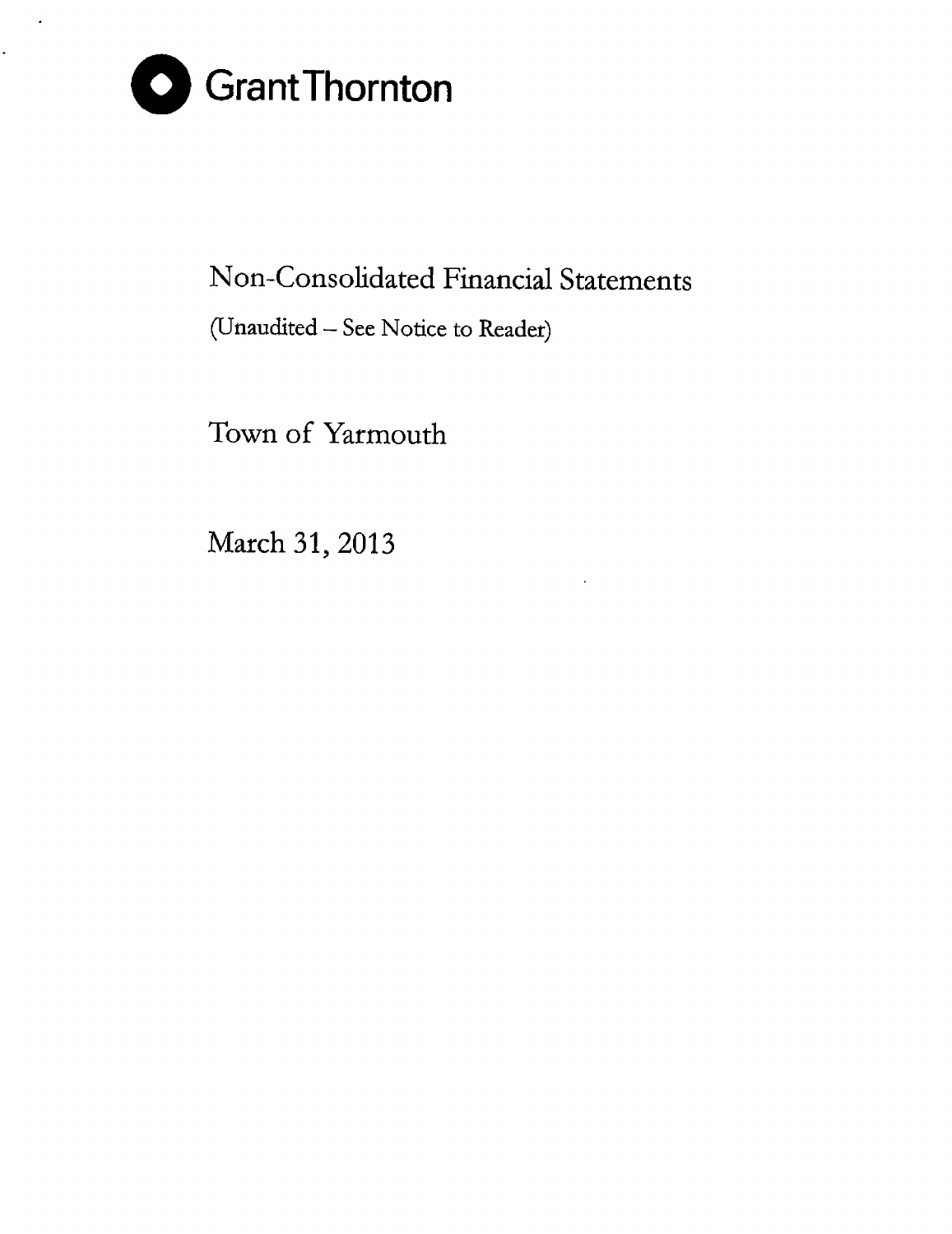Town of Yarmouth

 $\mathcal{A}$ 

k,

# **Contents**

|                                                                                                                                                                                                                                                                                                                                                                                                    | Page                                                                                     |
|----------------------------------------------------------------------------------------------------------------------------------------------------------------------------------------------------------------------------------------------------------------------------------------------------------------------------------------------------------------------------------------------------|------------------------------------------------------------------------------------------|
| Notice to Reader                                                                                                                                                                                                                                                                                                                                                                                   | 1                                                                                        |
| <b>General Section</b><br>Non-Consolidated Statement of Operations<br>Non-Consolidated Operating Fund Balance Sheet<br>Non-Consolidated General Capital Fund Balance Sheet<br>Non-Consolidated Statement of Investment in Capital Assets<br>Non-Consolidated Property and Equipment<br>Non-Consolidated School Capital Fund Balance Sheet<br>Non-Consolidated Schedules to Statement of Operations | $\overline{2}$<br>$3 - 4$<br>$\begin{array}{c} 5 \\ 6 \\ 7 \end{array}$<br>8<br>$9 - 14$ |
| <b>Water Utility</b><br>Non-Consolidated Statement of Operations<br>Non-Consolidated Operating Fund Balance Sheet<br>Non-Consolidated Capital Fund Balance Sheet<br>Non-Consolidated Utility Plant and Equipment<br>Non-Consolidated Statement of Investment in Capital Assets<br>Non-Consolidated Schedules to Statement of Operations                                                            | 15<br>16<br>17<br>18<br>18<br>$19 - 20$                                                  |
| Trust and Special Funds<br>Non-Consolidated Trust Fund Balance Sheet<br>Non-Consolidated Statement of Trust Fund Reserves<br>Non-Consolidated Capital Reserve Fund Balance Sheet<br>Non-Consolidated Statement of Capital Reserve Fund<br>Non-Consolidated Operating Reserve Fund Balance Sheet<br>Non-Consolidated Statement of Operating Reserve Fund                                            | 21<br>21<br>22<br>22<br>23<br>23                                                         |
| Notes to the Non-Consolidated Financial Statements                                                                                                                                                                                                                                                                                                                                                 | $24 - 25$                                                                                |
| Other<br>Non-Consolidated Schedule of Debenture Debt Charges and Term Debt                                                                                                                                                                                                                                                                                                                         | 26                                                                                       |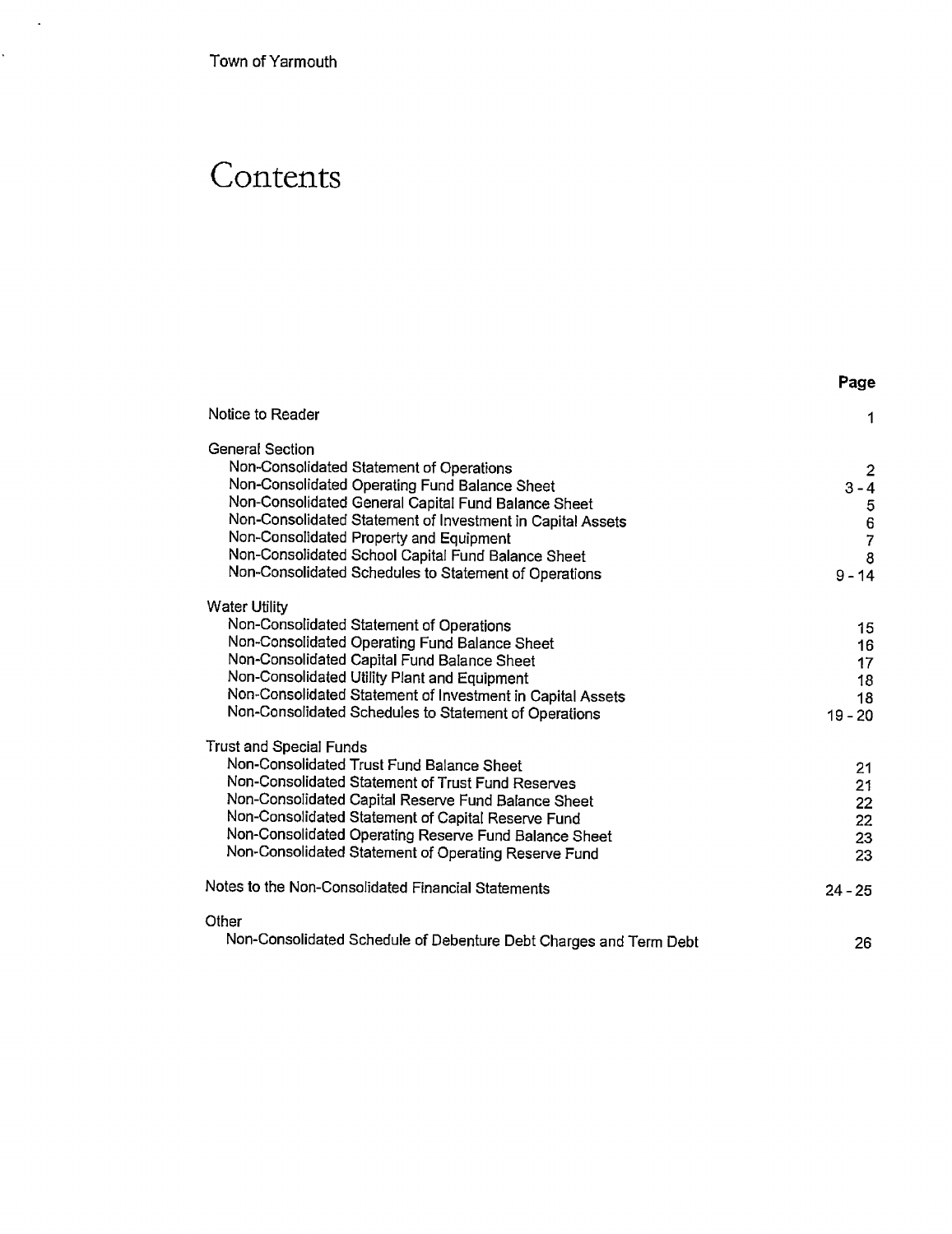

## **Notice to Reader Grant Critical Conduct Critical Conduct Critical Critical Critical Critical Critical** Critical Critical Critical Critical Critical Critical Critical Critical Critical Critical Critical Critical Cr

**328 Main Street PO Box 297 Yarmouth, NS** B5A482 T (902) 742-7842 F (902) 742-0224 **www.GrantThomton.ca**

On the basis of information provided by management, we have compiled the non-consolidated Operating Fund and Capital Fund balance sheets of the General Fund, the Water Utility, Trust Funds and Reserve Funds of the Town of Yarmouth as at March 31, 2013 and the nonconsolidated statement of operations and capital financing for the year then ended.

We have not performed an audit or a review engagement in respect of these financial **statements and, accordingly, we express no assurance thereon.**

Readers are cautioned that these statements may not be appropriate for their purposes.

Yarmouth, Canada

Grant Thouston LLP

September 12, 2013 **Chartered Accountants**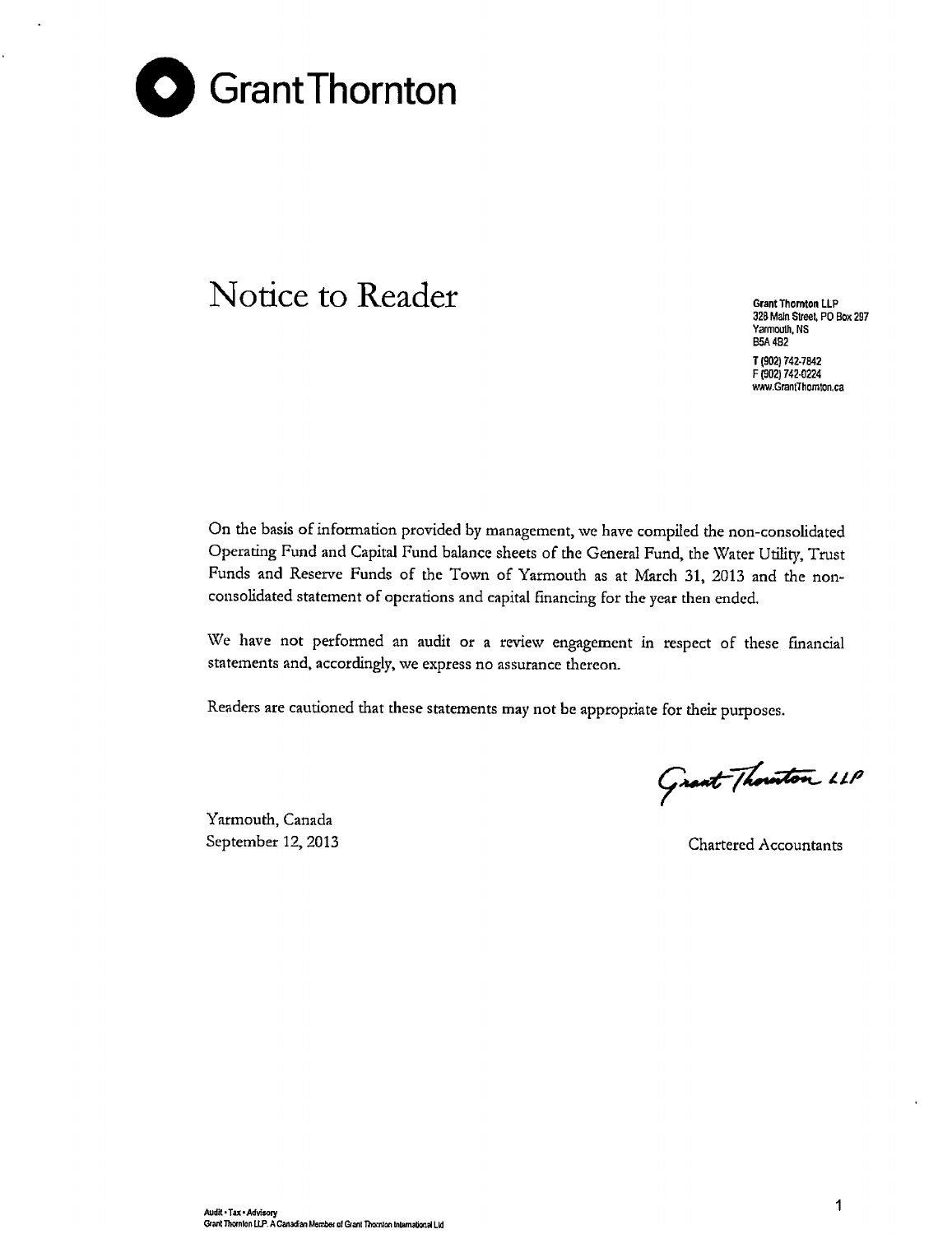(Unaudited - See Notice to Reader)

 $\mathbf{r}$ 

| Year Ended March 31                                            |               | 2013          |                   |  |  |
|----------------------------------------------------------------|---------------|---------------|-------------------|--|--|
|                                                                | <b>Budget</b> | <b>Actual</b> | Actual            |  |  |
| Revenue                                                        |               |               |                   |  |  |
| Taxes                                                          | \$12,459,942  | \$12,350,530  | \$12,364,015      |  |  |
| Grants in lieu of taxes                                        | 1,190,100     | 1,237,237     | 1,191,048         |  |  |
| Services provided to other governments                         | 757,484       | 776,240       | 649,067           |  |  |
| Sales of services                                              | 64,300        | 71,084        | 70,117            |  |  |
| Other revenue from own sources<br>Unconditional transfers from | 1,610,073     | 1,626,491     | 1,719,931         |  |  |
| other governments<br>Conditional transfers from federal/       | 641,000       | 591,307       | 558,242           |  |  |
| provincial governments                                         | 150,000       | 152,226       | 54,320            |  |  |
| Other transfers                                                | 269,664       | 227,412       | 368,664           |  |  |
|                                                                | 17,142,563    | 17,032,527    | 16,975,404        |  |  |
| Expenditure                                                    |               |               |                   |  |  |
| General government services                                    | 1,728,532     | 1,331,807     | 1,953,142         |  |  |
| Protective services                                            | 4,506,268     | 4,636,283     | 4,620,432         |  |  |
| Transportation services                                        | 2,525,562     | 2,720,744     | 2,498,620         |  |  |
| Environmental health services                                  | 2,610,416     | 2,782,234     | 2,579,974         |  |  |
| Environmental development services                             | 1,596,124     | 1,606,424     | 1,597,541         |  |  |
| Recreation and cultural services                               | 1,138,766     | 1,198,498     | 1,170,396         |  |  |
| Fiscal services                                                | 3,030,436     | 2,502,620     | 2,789,766         |  |  |
|                                                                | 17,136,104    | 16,778,610    | <u>17,209,871</u> |  |  |
| Annual surplus (deficit)                                       | s<br>6,459    | 253,917<br>S  | (234, 467)<br>5   |  |  |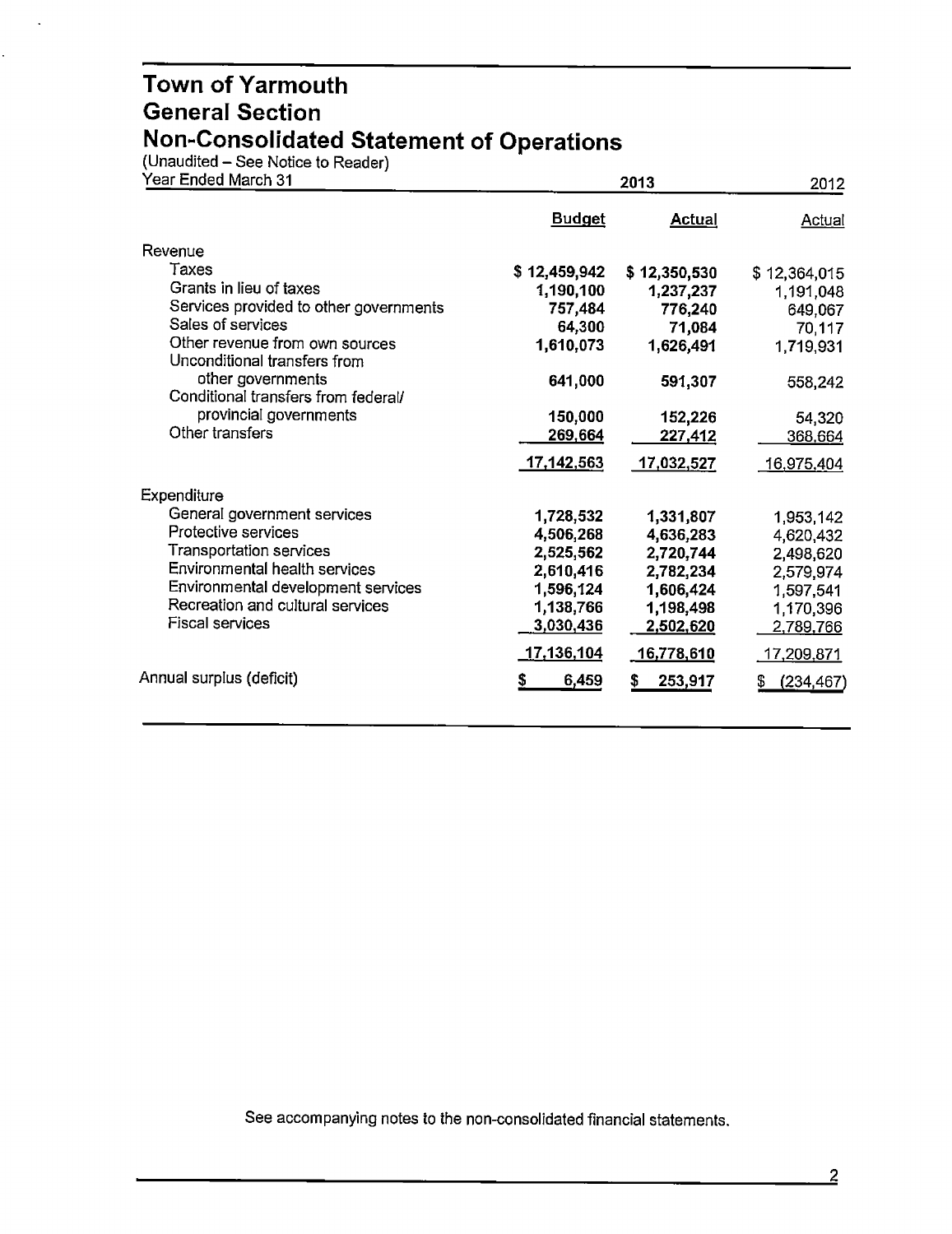#### **Town of Yarmouth General Section Non-Consolidated Operating Fund Balance Sheet**

(Unaudited - See Notice to Reader)

| March 31                                                                      | 2013        | 2012           |
|-------------------------------------------------------------------------------|-------------|----------------|
| <b>Assets</b>                                                                 |             |                |
| Cash and cash equivalents                                                     | \$1,503,157 | \$             |
| Receivables                                                                   |             |                |
| Taxes receivable (Note 1)                                                     | 1,141,217   | 1,192,849      |
| Sewer rates receivable (Note 2)                                               | 152,675     | 172,075        |
| Federal government and its agencies                                           | 310,665     | 314,798        |
| Provincial government and its agencies                                        | 27,617      |                |
| Other local governments                                                       | 168,751     | 112,910        |
| Due from own funds (Note 3)                                                   | 5,552,562   | 5,147,901      |
| Due from controlled and non-controlled agencies (Note 4)<br>Other receivables | 546,514     | 748,548        |
| Trade accounts                                                                | 175,144     | 166,482        |
| <b>HST</b>                                                                    | 124,176     | <u>140,234</u> |
|                                                                               | 8,199,321   | 7,995,797      |
| Prepaid expenses                                                              | 40,424      | <u>188,915</u> |
| Loans and advances                                                            |             |                |
| Brothers and Sisters Housing Co-Op Limited                                    | 505         | 1,045          |
|                                                                               | \$9,743,407 | \$8,185,757    |
|                                                                               |             |                |

On Behalf of the Town Council

\_\_\_\_\_\_\_\_\_\_\_\_\_ Mayor

\_\_\_\_\_\_\_\_\_\_\_ Administrator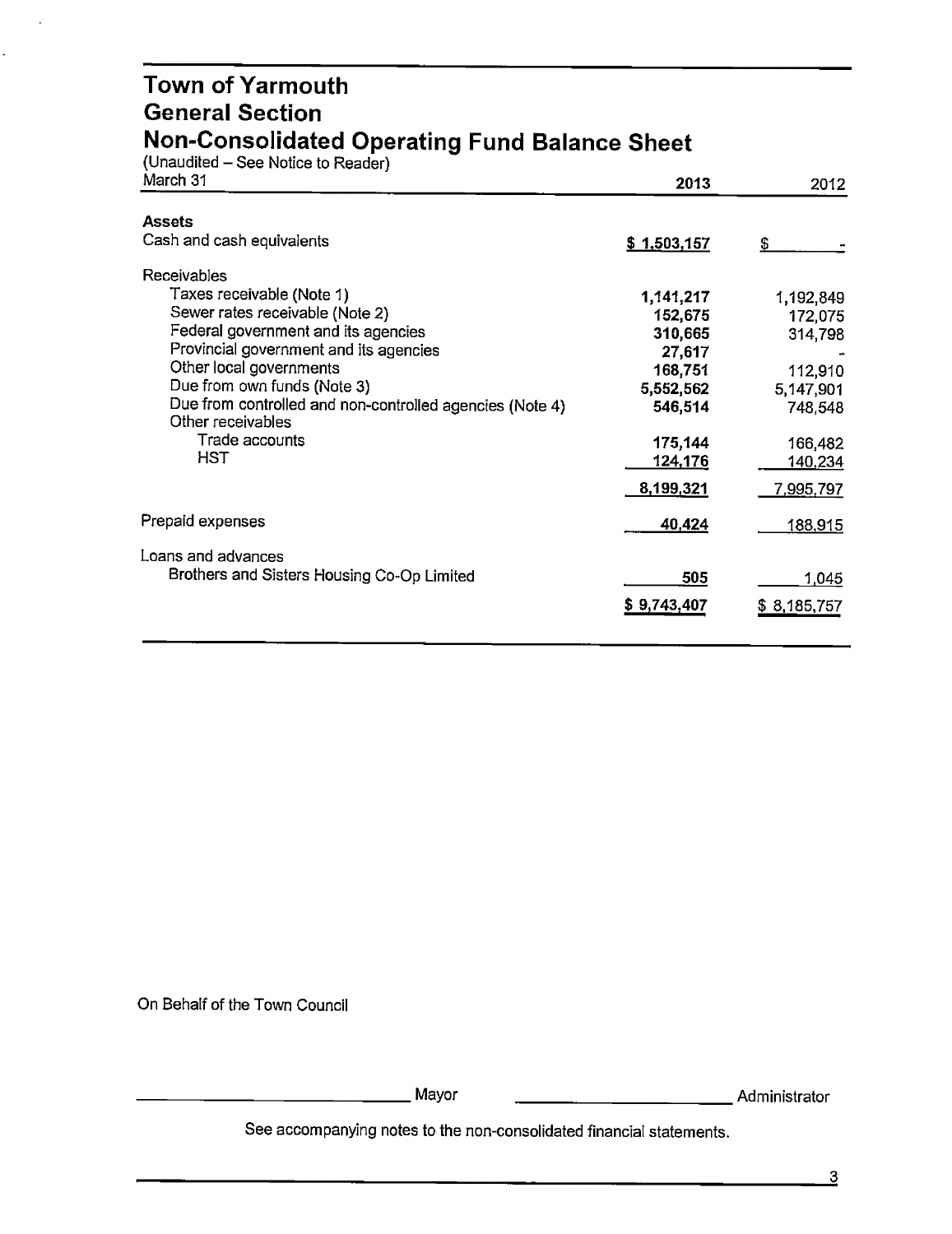#### **Town of Yarmouth General Section Non-Consolidated Operating Fund Balance Sheet**

(Unaudited - See Notice to Reader)

| March 31                               | 2013        | 2012         |
|----------------------------------------|-------------|--------------|
| Liabilities                            |             |              |
| Bank indebtedness                      | \$          | \$<br>88.960 |
| Federal Government and its agencies    | 280,764     | 390,125      |
| Provincial Government and its agencies | 230,000     | 230,000      |
| Trade accounts                         | 713,135     | 558,195      |
|                                        | 1,223,899   | 1,267,280    |
| Other liabilities                      |             |              |
| Prepayment of taxes                    | 71,839      | 73,198       |
| Deferred revenue                       | 96,146      | 115,006      |
| Neighborhood Improvement Program       | 505         | 1,045        |
| Pension benefit obligation             | 404,500     | 766,500      |
| Post-employment benefit obligations    | 660,226     | 669,113      |
|                                        | 1,233,216   | 1,624,862    |
| Surplus                                |             |              |
| Accumulated surplus (Note 5)           | 7,286,292   | 5,293,615    |
|                                        | \$9,743,407 | \$8,185,757  |
|                                        |             |              |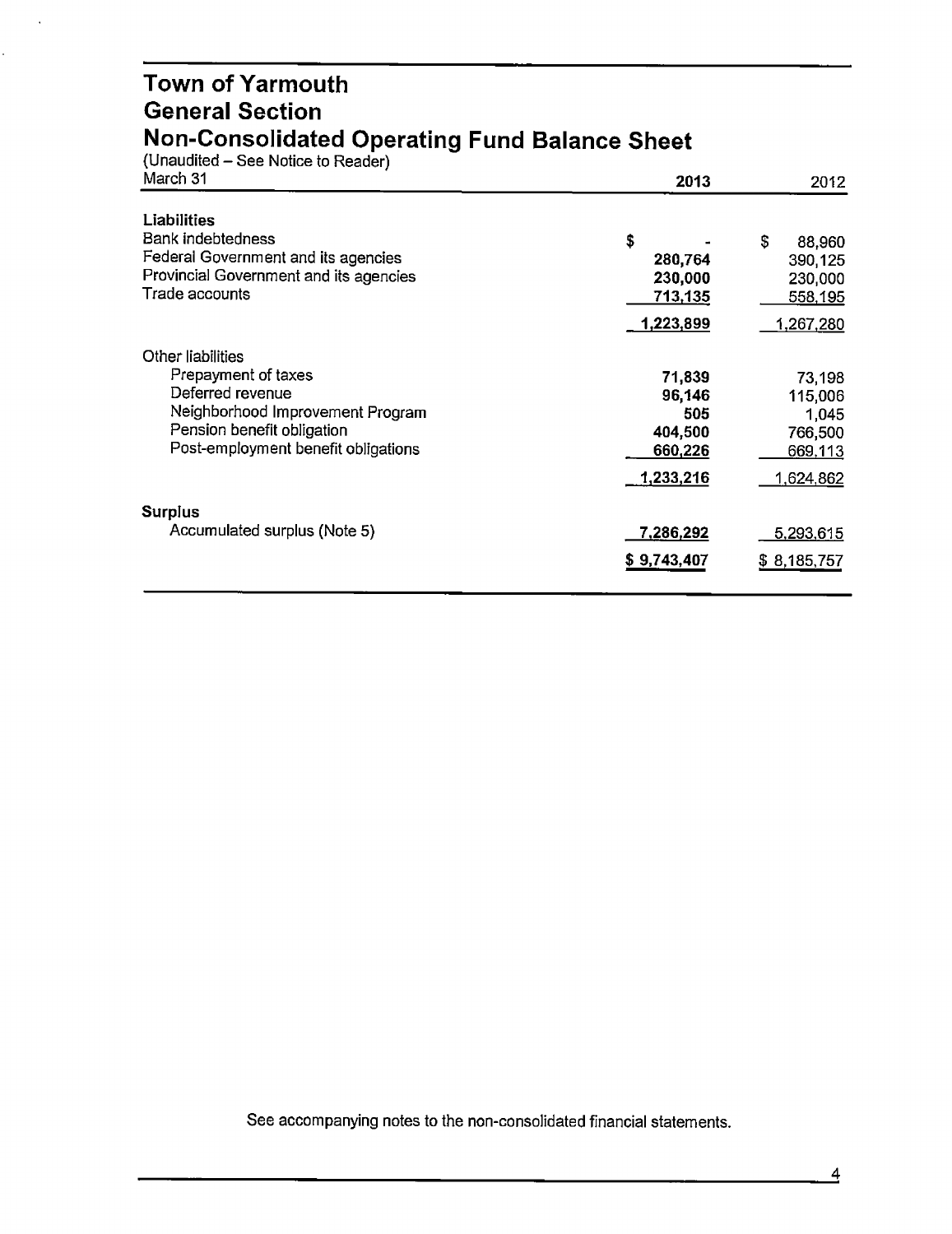#### **Town of Yarmouth General Section Non-Consolidated General Capital Fund Balance Sheet**

| (Unaudited – See Notice to Reader)<br>March 31                                               | 2013                 | 2012                 |
|----------------------------------------------------------------------------------------------|----------------------|----------------------|
| <b>Assets</b><br>Cash and cash equivalents                                                   | \$<br>1,171,036      | \$<br>1,156,755      |
| Accounts receivable                                                                          |                      |                      |
| Receivable from Volunteer Fire Department                                                    | 45,937               | 45,937               |
| Properties acquired at tax sale<br>Tangible capital assets (Page 7)                          | 75,984<br>39,036,046 | 75,984<br>37,848,728 |
|                                                                                              | 39,112,030           | <u>37,924,712</u>    |
|                                                                                              | \$40,329,003         | \$39,127,404         |
|                                                                                              |                      |                      |
| <b>Liabilities</b>                                                                           |                      |                      |
| Payable to the Operating Fund                                                                | \$<br>7,351,707      | \$<br>5,856,733      |
| Accounts payable                                                                             |                      |                      |
| Yarmouth Waterfront Development Corporation<br>Accrued interest on Brooklyn Street debenture | 131,461<br>20,325    | 121,427<br>22,445    |
|                                                                                              | <u>151,786</u>       | 143,872              |
| Long-term debt (Note 6 and Page 26)<br>Debentures issued to the Nova Scotia Municipal        |                      |                      |
| <b>Finance Corporation</b>                                                                   | 3,766,667            | 4,364,993            |
| <b>Equity</b>                                                                                |                      |                      |
| Investment in capital assets (Page 6)                                                        | 29,058,843           | 28,761,806           |
|                                                                                              | 40,329,003           | 39,127,404<br>S.     |
|                                                                                              |                      |                      |

On Behalf of the Town Council

------------Mayor -----------Administrator

Administrator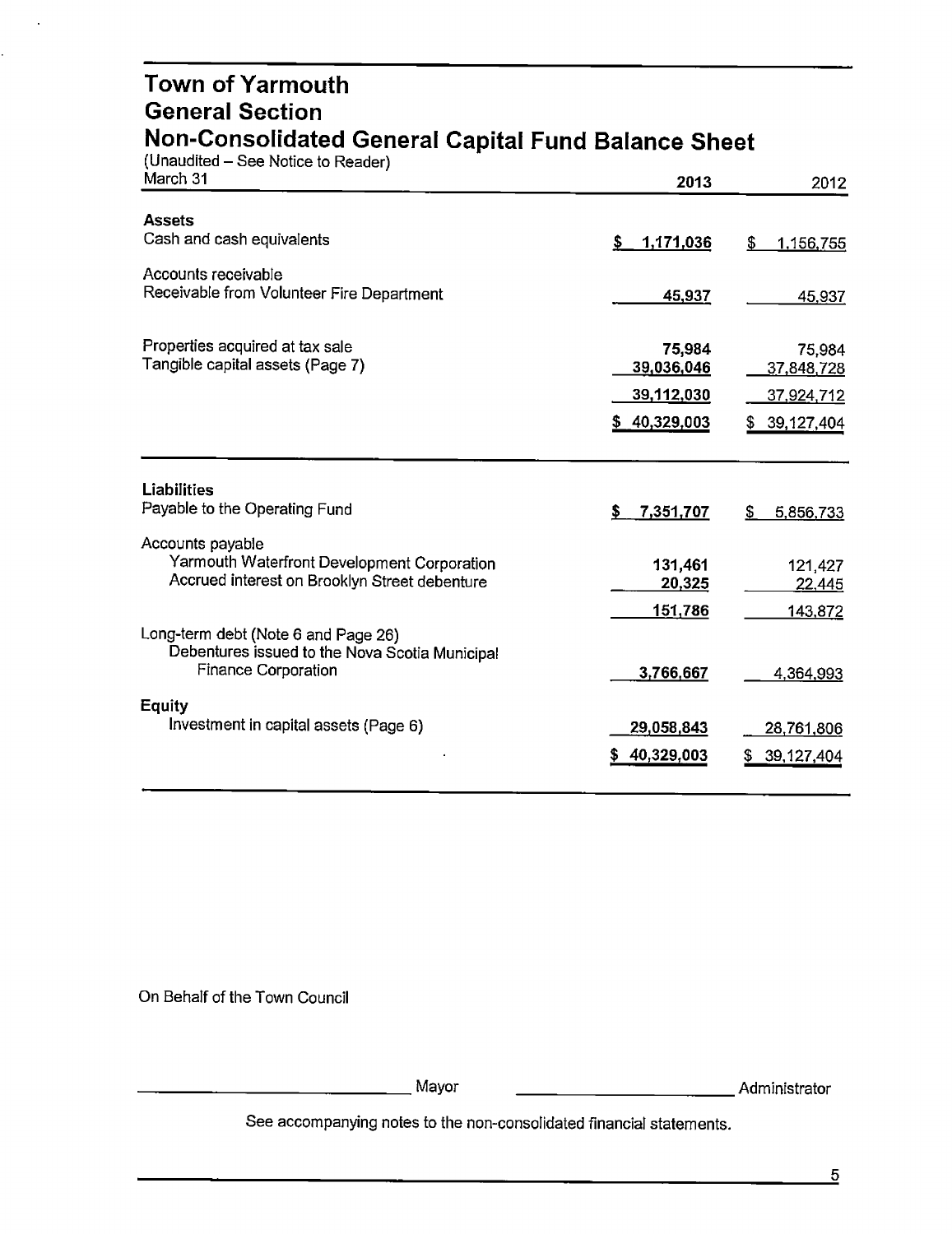#### **Town of Yarmouth General Section Non-Consolidated Statement of Investment in Capital Assets**

| (Unaudited – See Notice to Reader)<br>Year Ended March 31 | 2013         | 2012             |
|-----------------------------------------------------------|--------------|------------------|
|                                                           |              |                  |
| Balance, beginning of year                                | \$28,761,806 | 28,873,132<br>S. |
| Term debt retired                                         | 598,323      | 598,347          |
| Interest                                                  | 14,282       | 13,757           |
| Province of Nova Scotia revenue for fire equipment        |              | 121,496          |
| Province of Nova Scotia revenue for Forest St. sidewalk   | 192,500      |                  |
| Province of Nova Scotia revenue for Milton Dam            | 200,000      |                  |
| Local government revenue for Milton Dam                   | 100,000      |                  |
| Province of Nova Scotia revenue for skate park            | 30,000       |                  |
| Local government revenue for skate park                   | 10,000       |                  |
| ACOA grant for skate park                                 | 94,820       |                  |
| ACOA grant for waterfront assets                          | 370,342      | 44,012           |
| Build Canada grant for Pleasant Street construction       |              | 1,020,491        |
| Canada - Nova Scotia Gas Tax Agreement                    | 621,330      | 629,596          |
| Amortization                                              | (1,738,760)  | (1,626,760)      |
| Capital grant to related party                            |              | (37, 435)        |
| Transfer of assets to related party                       |              | (672,998)        |
| Transfer of Brooklyn Street debenture                     |              |                  |
| Principal                                                 | (133, 333)   | (133, 333)       |
| Interest                                                  | (62,467)     | (68, 499)        |
|                                                           | 297,037      | <u>(111,326)</u> |
| Balance, end of year                                      | 29,058,843   | 28,761,806       |
|                                                           |              |                  |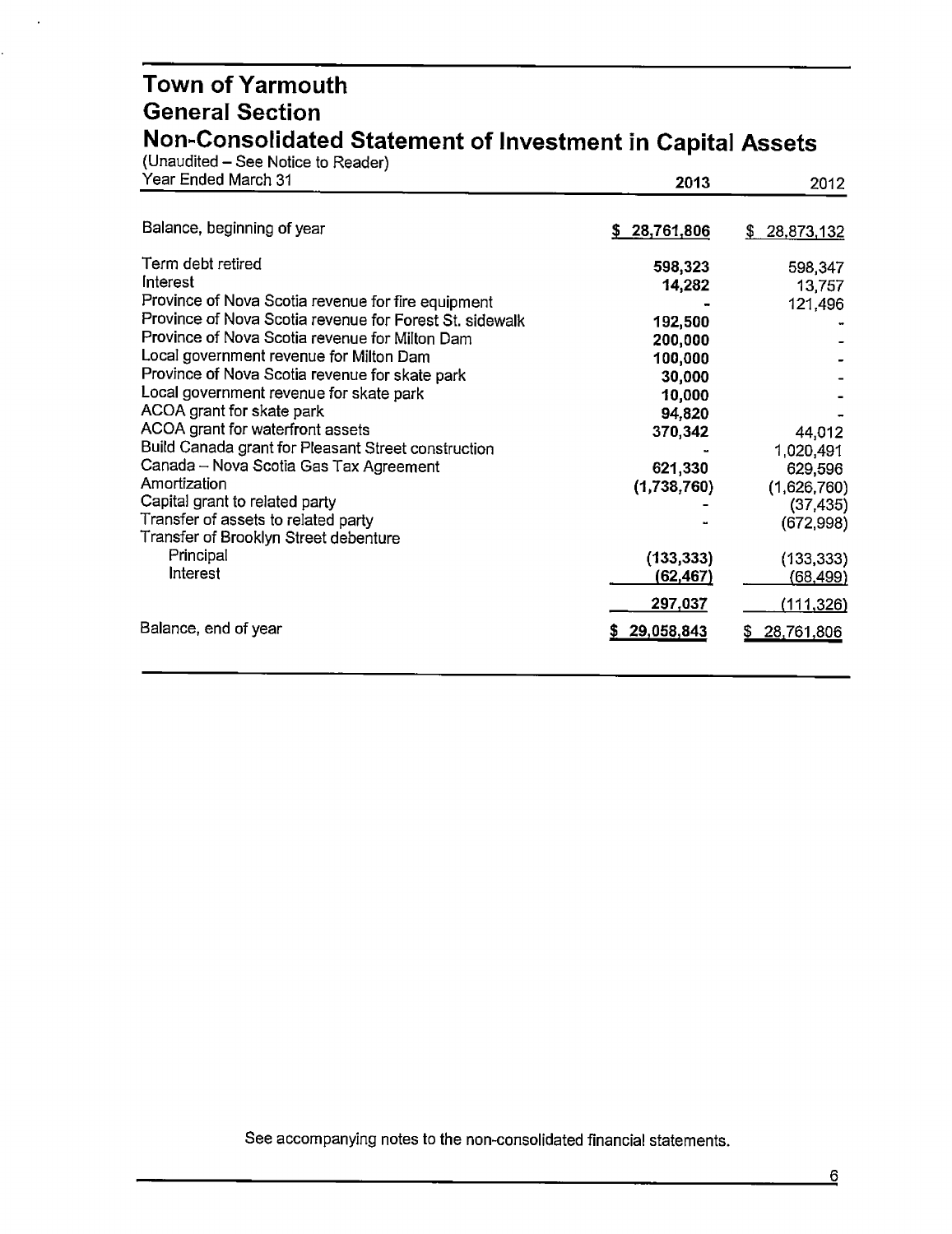#### **Town of Yarmouth General Section Non-Consolidated Property and Equipment**

(Unaudited – See Notice to Reader)

| March 31                                                                                                                                                            |                                                              |                                                                                                      |                                                                                      | 2013                                                                                             | 2012                                                                                               |
|---------------------------------------------------------------------------------------------------------------------------------------------------------------------|--------------------------------------------------------------|------------------------------------------------------------------------------------------------------|--------------------------------------------------------------------------------------|--------------------------------------------------------------------------------------------------|----------------------------------------------------------------------------------------------------|
|                                                                                                                                                                     | Useful<br>Life                                               | <u>Cost</u>                                                                                          | <b>Accumulated</b><br>Amortization                                                   | <b>Net Book</b><br>Value                                                                         | Net Book<br>Value                                                                                  |
| Land<br>Land improvements<br>Municipal buildings<br>Buildings -- Events Shelter<br>Buildings - Plants<br>Landfill<br>Machinery and equipment<br>Vehicles<br>Wharves | Indefinite<br>25<br>25-40<br>25<br>20-25<br>25<br>10-15<br>5 | s<br>3,348,812<br>2,700,119<br>7,232,731<br>84,704<br>1,457,556<br>1,937,069<br>2,157,393<br>359,497 | \$<br>951,128<br>2,397,639<br>16,826<br>314,620<br>1,028,865<br>1,270,593<br>223,066 | 3,348,812<br>s<br>1,748,991<br>4,835,092<br>67,878<br>1,142,936<br>908,204<br>886,800<br>136,431 | 3,024,288<br>\$<br>1,054,025<br>4,666,991<br>71,267<br>1,196,911<br>997,129<br>1,002,930<br>20,417 |
| Engineered structures                                                                                                                                               | 25                                                           | 3,100,086                                                                                            | 1,751,539                                                                            | 1,348,547                                                                                        | 1,472,550                                                                                          |
| Streets, roads and curbs<br>Traffic and street lights<br><b>Sidewalks</b><br>Sewer lines<br>Dam                                                                     | 25<br>25<br>25<br>50<br>25                                   | 8,657,199<br>728,245<br>4,611,923<br>20,575,169<br>766,609<br>\$57,717,112                           | 2,101,758<br>142,530<br>1,529,447<br>6,927,499<br>25,556<br>\$18,681,066             | 6,555,441<br>585,715<br>3,082,476<br>13,647,670<br>741,053<br>\$39,036,046                       | 6,731,112<br>602,560<br>2,852,775<br>14,077,329<br>78,444<br>\$37,848,728                          |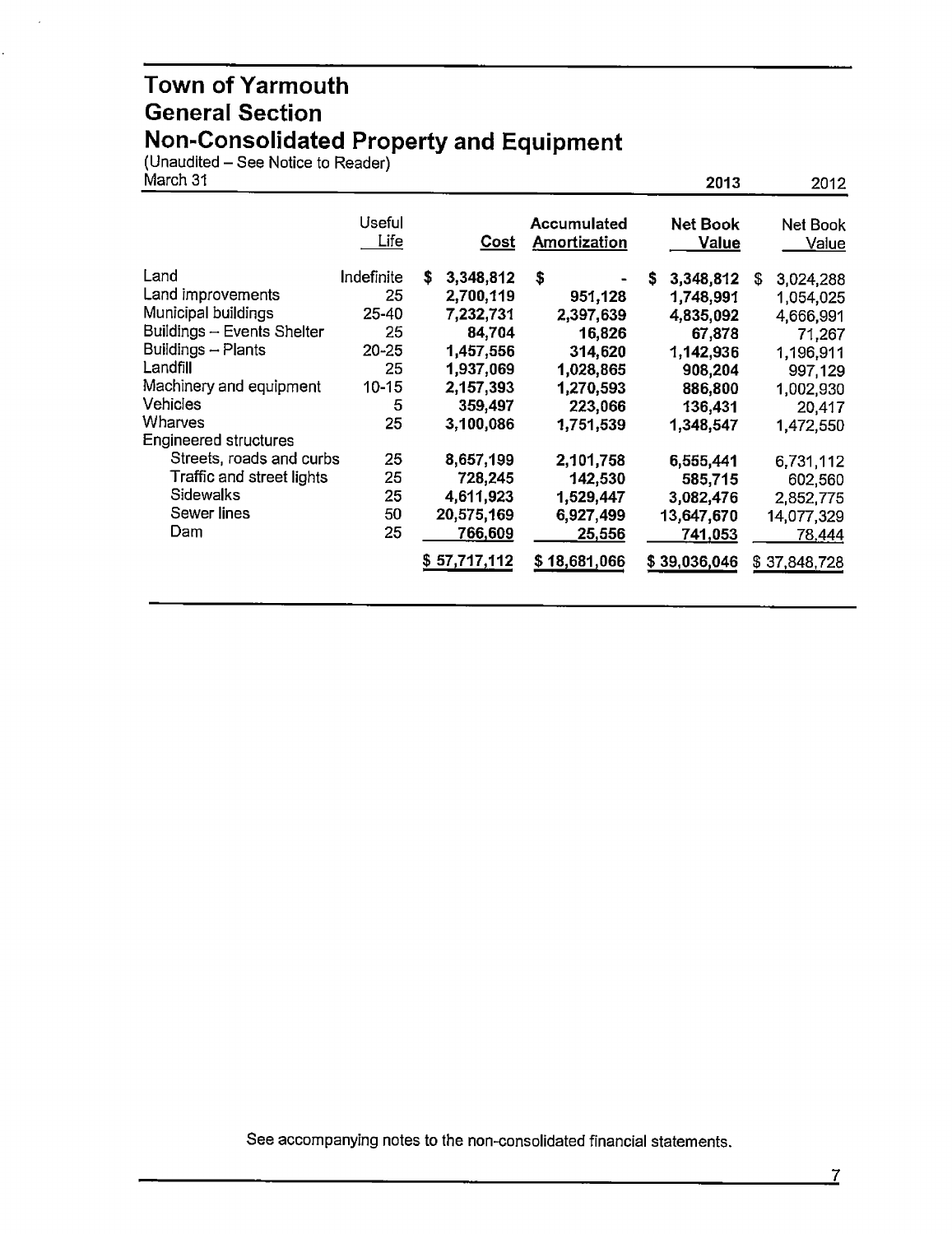| <b>Town of Yarmouth</b><br><b>General Section</b><br><b>Non-Consolidated School Capital Fund Balance Sheet</b> |             |                |
|----------------------------------------------------------------------------------------------------------------|-------------|----------------|
| (Unaudited – See Notice to Reader)<br>March 31                                                                 | 2013        | 2012           |
| <b>Assets</b><br>School buildings                                                                              | \$1,989,863 | \$1,989,863    |
| <b>Equity</b><br>Investment in capital assets                                                                  | \$1,989,863 | 1,989,863<br>S |

 $\bar{\mathcal{A}}$ 

k,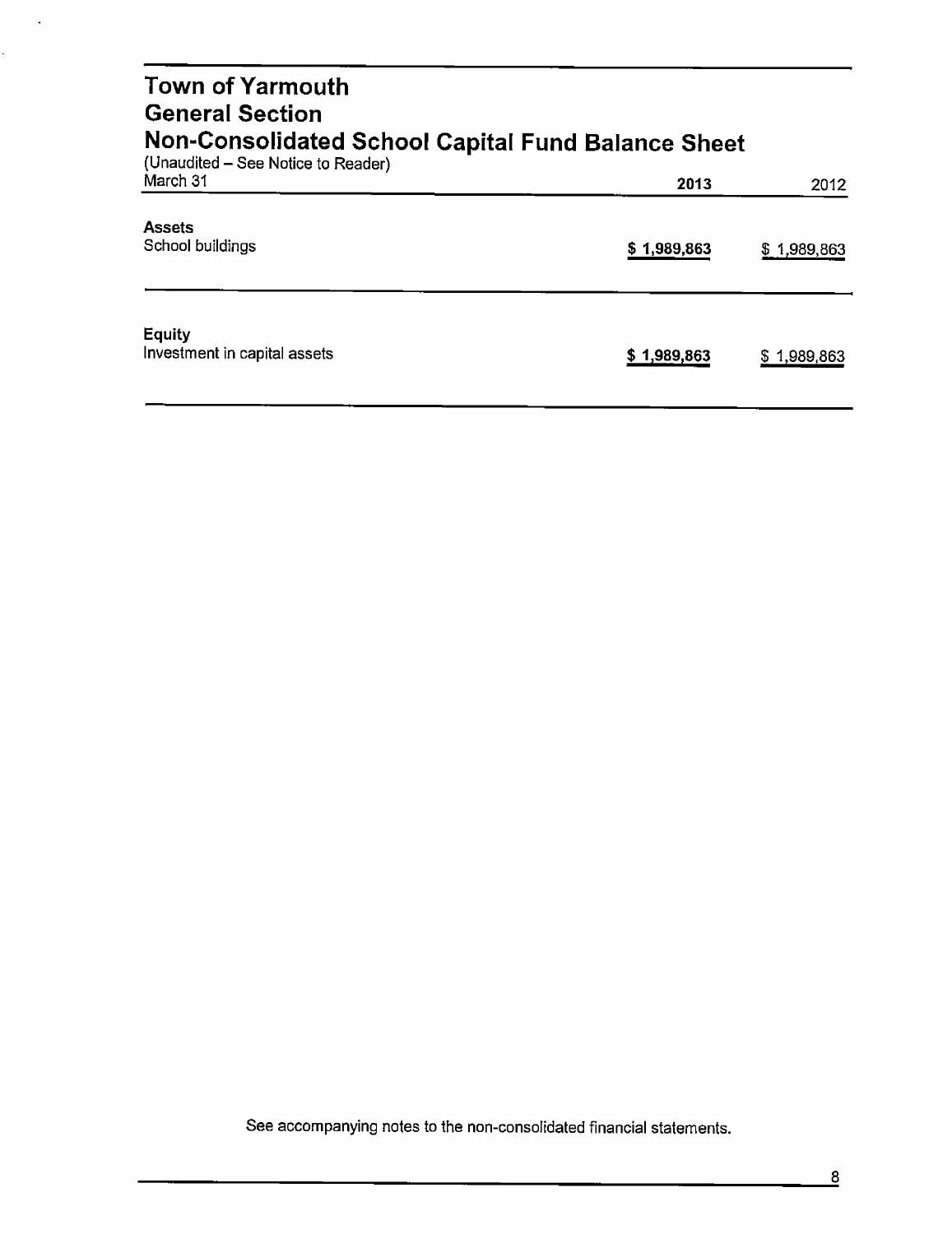(Unaudited – See Notice to Reader)

 $\ddot{\phantom{0}}$ 

 $\ddot{\phantom{0}}$ 

|    | Year Ended March 31                                   |                                           | 2013              |                    |  |  |
|----|-------------------------------------------------------|-------------------------------------------|-------------------|--------------------|--|--|
|    |                                                       | <b>Budget</b>                             | <b>Actual</b>     | <b>Actual</b>      |  |  |
| 1. | Taxes                                                 |                                           |                   |                    |  |  |
|    | Assessable property                                   |                                           |                   |                    |  |  |
|    | Residential                                           | \$<br>4,848,992                           | 4,853,650<br>S.   | 4,679,223<br>S     |  |  |
|    | Commercial<br>Based on taxable assessments            | 5,950,317                                 | 5,856,337         | 6,035,158          |  |  |
|    | Resource<br>Forest and farm acreage                   | 196                                       | 158               |                    |  |  |
|    | Taxable assessments                                   | 10,780                                    | 10,110            | 166<br>9,494       |  |  |
|    | Area rates                                            |                                           |                   |                    |  |  |
|    | Garbage collection                                    | 428,000                                   | 430,745           | 428,110            |  |  |
|    | Sewer entrances<br>Sewer rates                        | 2,400                                     | 2,400             | 2,400              |  |  |
|    |                                                       | 795,000                                   | 785,080           | <u>781,421</u>     |  |  |
|    |                                                       | 12,035,685                                | <u>11,938,480</u> | <u> 11,935,972</u> |  |  |
|    | <b>Business property</b>                              |                                           |                   |                    |  |  |
|    | <b>Business occupancy</b>                             | 119,213                                   | 129,213           | 122,214            |  |  |
|    | Based on revenue (Aliant)                             | 80,000                                    | 70,156            | 80,156             |  |  |
|    | Power Corporation                                     | 15,044                                    | 15,044            | 13,650             |  |  |
|    | <b>HST</b> rebate                                     | 90,000                                    | 80,094            | 91,276             |  |  |
|    | Other taxes                                           | 304,257                                   | 294,507           | 307,296            |  |  |
|    | Deed transfer tax                                     | 120,000                                   | <u>117,543</u>    | 120,747            |  |  |
|    |                                                       | \$12,459,942                              | \$12,350,530      | \$12,364,015       |  |  |
| 2. | Grants in lieu of taxes                               |                                           |                   |                    |  |  |
|    | Federal government                                    | \$<br>226,600                             | \$<br>227,162     | \$<br>226,642      |  |  |
|    | Provincial government                                 |                                           |                   |                    |  |  |
|    | Property of supported institutions<br>Fire protection | 887,000                                   | 889,315           | 887,457            |  |  |
|    | Port Authority of Yarmouth                            | 26,500<br>40,000                          | 26,969            | 26,949             |  |  |
|    | Medical clinic                                        |                                           | 41,362<br>42,429  | 40,000             |  |  |
|    | Southwest Regional School Board                       | 10,000                                    | 10,000            | 10,000             |  |  |
|    |                                                       | \$<br>1,190,100                           | \$<br>1,237,237   | 1,191,048<br>\$    |  |  |
| 3. | Services provided to other governments                |                                           |                   |                    |  |  |
|    | Other local governments                               |                                           |                   |                    |  |  |
|    | Protective services                                   | \$<br>632,484                             | \$<br>619,629     | \$<br>482,003      |  |  |
|    | Environmental health services                         | 125,000                                   | <u>156,611</u>    | 167,064            |  |  |
|    |                                                       | $\overline{\mathbf{z}}$<br><u>757,484</u> | \$<br>776,240     | \$<br>649,067      |  |  |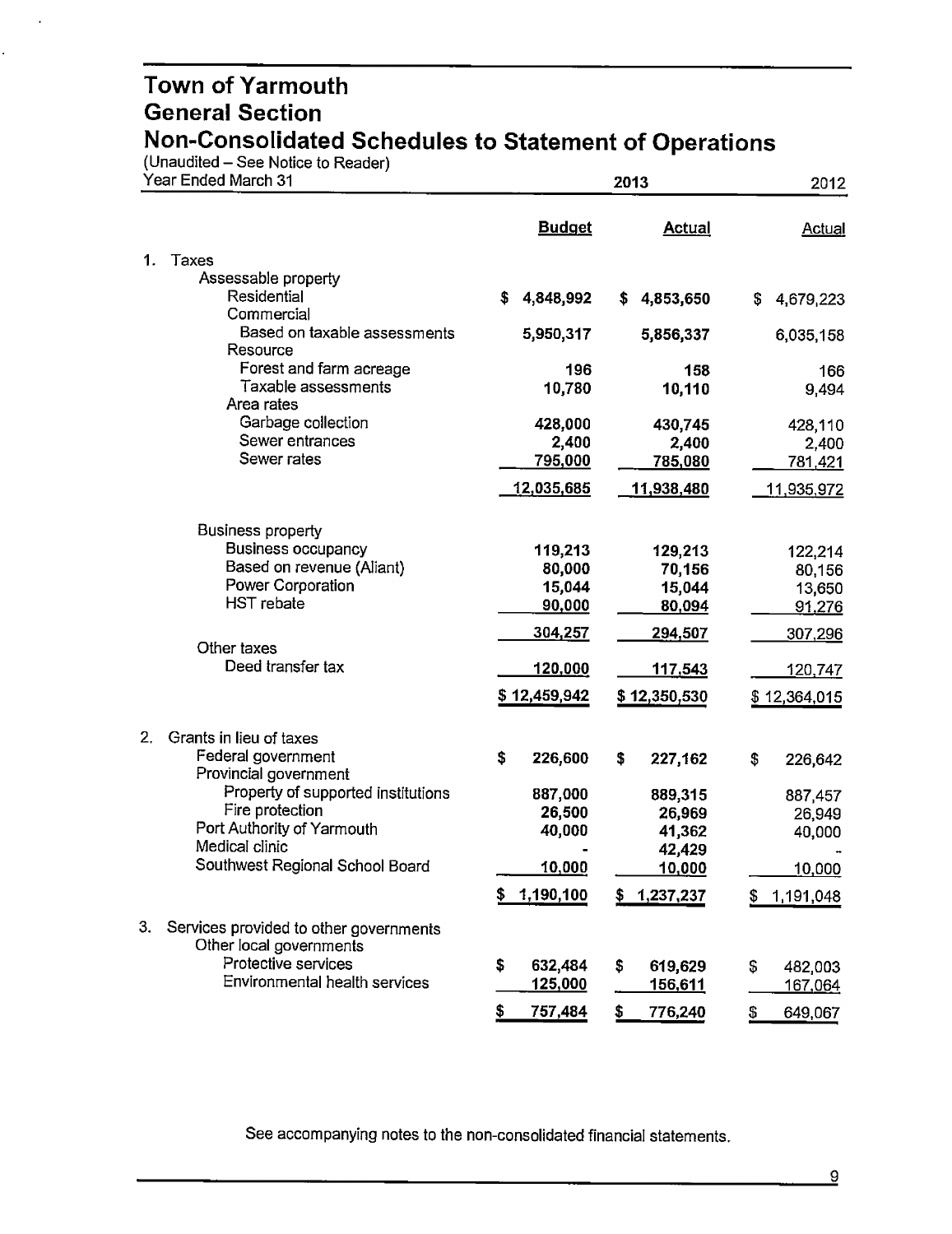(Unaudited – See Notice to Reader)

 $\Delta$ 

 $\ddot{\phantom{0}}$ 

| Year Ended March 31 |                                                                                                                                                                                                                                                    |          | 2013                                                                                                      |          |                                                                                                           |          | 2012                                                                                                     |  |
|---------------------|----------------------------------------------------------------------------------------------------------------------------------------------------------------------------------------------------------------------------------------------------|----------|-----------------------------------------------------------------------------------------------------------|----------|-----------------------------------------------------------------------------------------------------------|----------|----------------------------------------------------------------------------------------------------------|--|
|                     |                                                                                                                                                                                                                                                    |          | <b>Budget</b>                                                                                             |          | <b>Actual</b>                                                                                             |          | Actual                                                                                                   |  |
| 4.                  | Sales of services<br>General government services<br>First Nation fire protection<br>Parking<br>Rentals<br><b>Fines</b>                                                                                                                             | \$       | 500<br>9,000<br>38,000<br>16,800<br>64,300                                                                | \$<br>\$ | 880<br>9,751<br>40,690<br>19,763<br>71,084                                                                | \$       | 840<br>9.403<br>38,978<br>20,896<br>70,117                                                               |  |
| 5.                  | Other revenue from own sources<br>Licenses and permits<br><b>Fines</b><br>Rentals<br>Return on investments<br>Penalties and interest on taxes<br>Organic tipping fees<br>Fire Department recoveries<br>Marketing Room Levy<br><b>Miscellaneous</b> | \$       | 30,890<br>23,000<br>555,003<br>65,000<br>221,600<br>505,000<br>25,000<br>65,000<br>119,580<br>\$1,610,073 | \$       | 27,992<br>20,184<br>553,879<br>65,801<br>207,116<br>516,757<br>27,447<br>82,062<br>125,253<br>\$1,626,491 | \$       | 45,673<br>18,934<br>552,470<br>61,003<br>227,586<br>494,269<br>27,600<br>145,477<br>146,919<br>1,719,931 |  |
| 6.                  | Unconditional transfers from other governments<br>Provincial government<br>Department of Transportation<br>Machinery and equipment<br><b>Equalization Grant</b><br><b>Foundation Grant</b>                                                         | \$<br>s  | 591,000<br>50,000<br>641,000                                                                              | \$       | 207<br>541,100<br>50,000<br>591,307                                                                       | \$       | 212<br>508,030<br>50,000<br>558,242                                                                      |  |
| 7.                  | Conditional transfers from federal/<br>provincial governments<br>Economic council<br>Downtown revitalization                                                                                                                                       | \$<br>\$ | 150,000<br>150,000                                                                                        | \$<br>\$ | 149,628<br>2,598<br>152,226                                                                               | \$<br>\$ | 54,320<br>54,320                                                                                         |  |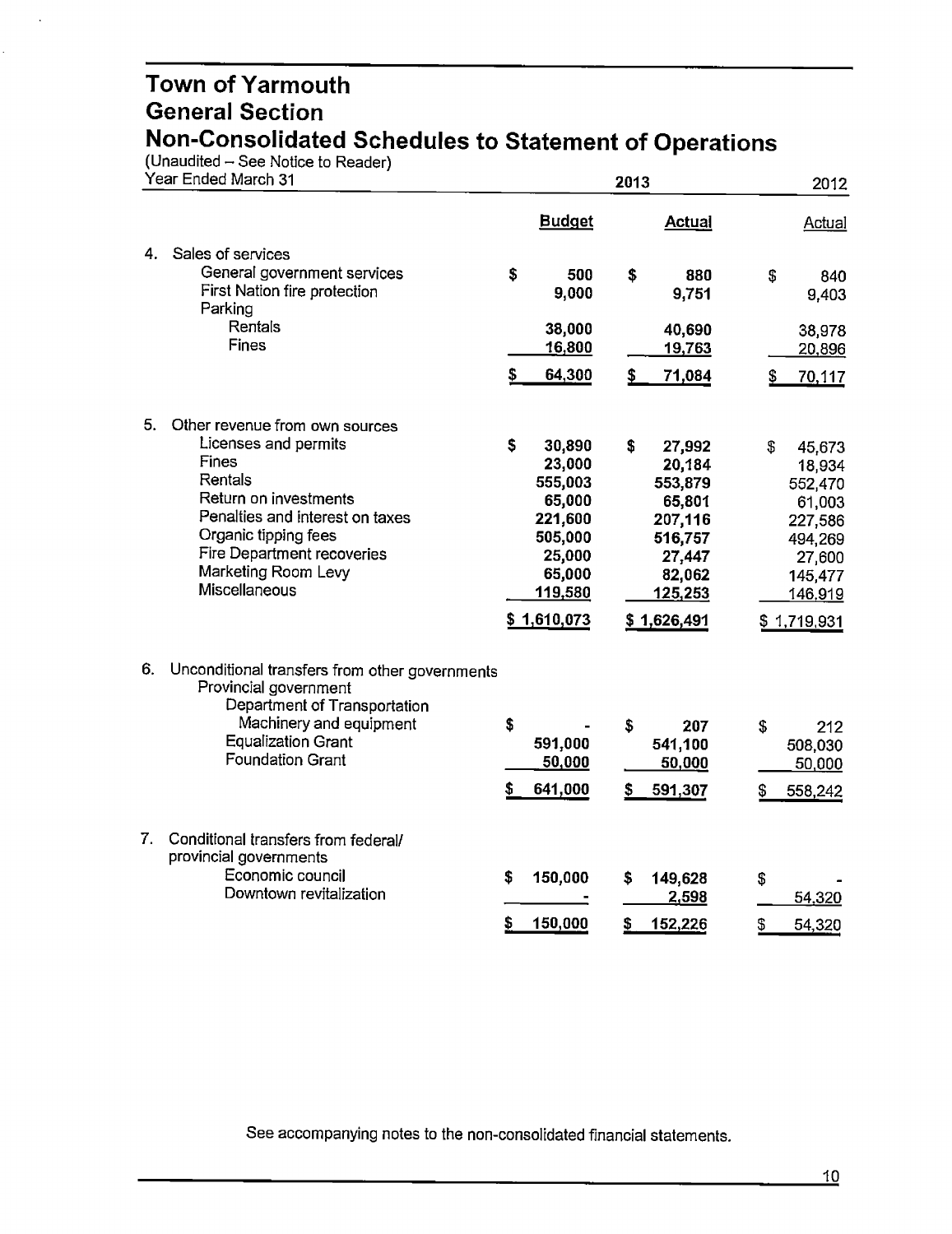(Unaudited - See Notice to Reader)

l.

| Year Ended March 31 |                                                                                                                                       |         | 2013                                   |          |                                                       |          | 2012                                              |  |
|---------------------|---------------------------------------------------------------------------------------------------------------------------------------|---------|----------------------------------------|----------|-------------------------------------------------------|----------|---------------------------------------------------|--|
|                     |                                                                                                                                       |         | <b>Budget</b>                          |          | <b>Actual</b>                                         |          | Actual                                            |  |
| 8.                  | Other transfers<br>Sick accrual<br>Water utility dividend<br><b>Transfer from Operating Reserve</b>                                   | \$<br>S | 134,664<br>135,000<br>269,664          | \$<br>\$ | 127,412<br>100,000<br>227,412                         | \$<br>æ. | 134,664<br>75,000<br>159,000<br>368,664           |  |
|                     | Total revenue                                                                                                                         |         | \$17,142,563                           |          | \$17,032,527                                          |          | \$16,975,404                                      |  |
| 9.                  | General government services<br>Legislative<br>Mayor                                                                                   |         |                                        |          |                                                       |          |                                                   |  |
|                     | Remuneration                                                                                                                          | \$      | 38,770                                 | \$       | 38,995                                                | \$       | 39,285                                            |  |
|                     | Council<br>Remuneration<br>Expenses<br>Pension liability adjustment<br>Other                                                          |         | 123,895<br>12,100<br>99,376<br>274,141 |          | 129,050<br>24,572<br>(362,000)<br>86,569<br>(82, 814) |          | 124,284<br>14,521<br>189,800<br>90,261<br>458,151 |  |
|                     | General administrative                                                                                                                |         |                                        |          |                                                       |          |                                                   |  |
|                     | Administrative<br>Amortization<br>Post employment benefits<br>Financial management<br>Taxation<br>Reduced taxation - Sections 69 & 71 |         | 866,589<br>72,420<br>26,400<br>335,000 |          | 799,825<br>78,805<br>21,377<br>37,308<br>325,229      |          | 829,037<br>74,744<br>74,501<br>61,925<br>322,978  |  |
|                     |                                                                                                                                       |         | 1,300,409                              |          | 1,262,544                                             |          | 1,363,185                                         |  |
|                     | Other general government services<br>Conventions and delegations<br>General accident and damage claims and                            |         | 38,850                                 |          | 24,263                                                |          | 27,285                                            |  |
|                     | public liability insurance<br>Grants to organizations<br>Other                                                                        |         | 20,832<br>80,000<br>14,300             |          | 17,660<br>88,697<br>21,457                            |          | 20,357<br>68,645<br>15,519                        |  |
|                     |                                                                                                                                       |         | 153,982                                |          | 152,077                                               |          | 131,806                                           |  |
|                     |                                                                                                                                       | s       | 1,728,532                              | \$       | 1,331,807                                             |          | \$1,953,142                                       |  |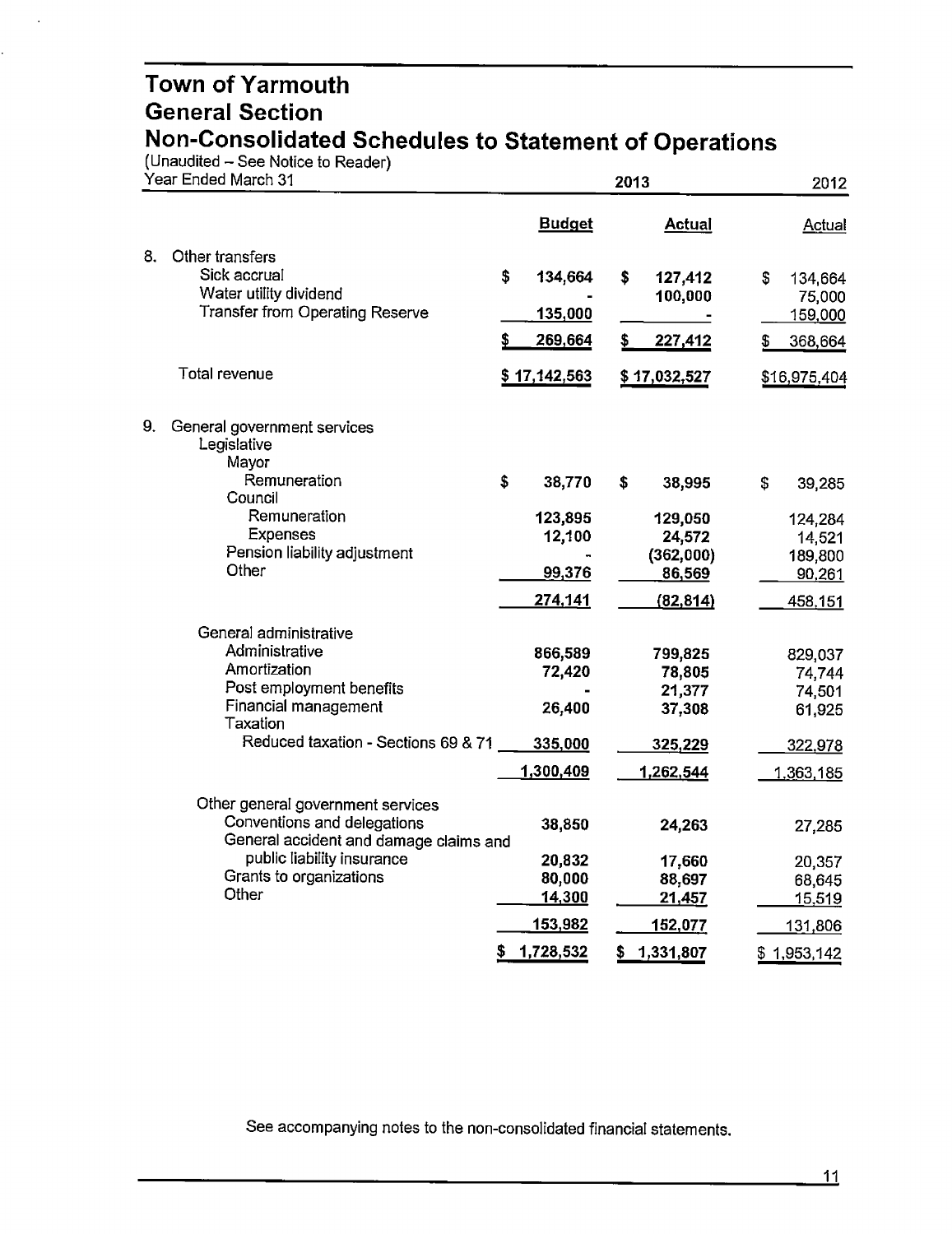(Unaudited – See Notice to Reader)

 $\ddot{\phantom{0}}$ 

| Year Ended March 31                                  |                   | 2013                 |                      |  |  |
|------------------------------------------------------|-------------------|----------------------|----------------------|--|--|
|                                                      | <b>Budget</b>     | <b>Actual</b>        | <b>Actual</b>        |  |  |
| 10. Protective services                              |                   |                      |                      |  |  |
| Police protection                                    |                   |                      |                      |  |  |
| Administration                                       | \$<br>171,842     | \$<br>174,632        | \$<br>170,626        |  |  |
| Amortization                                         | 8,659             | 16,499               | 9,318                |  |  |
| <b>RCMP</b> contract                                 | 1,620,000         | 1,663,604            | 1,528,034            |  |  |
| <b>RCMP Telecom Service</b>                          | 127,500           | 165,337              | 129,996              |  |  |
| Police station and buildings                         | 42,324            | 45,285               | 33,706               |  |  |
| Law enforcement                                      | 1,970,325         | 2,065,357            | 1,871,680            |  |  |
| Administration                                       | 50,043            | 41,926               |                      |  |  |
|                                                      |                   |                      | 45,704               |  |  |
| Fire protection<br>Administration                    |                   |                      |                      |  |  |
| Amortization                                         | 138,080<br>96,422 | 92,714               | 128,988              |  |  |
| Fire fighting force                                  | 1,076,327         | 113,631<br>1,094,439 | 105,830              |  |  |
| Water supply and hydrants                            | 385,980           | 391,565              | 1,280,682<br>370,429 |  |  |
| Fire station and buildings                           | 255,416           | 268,717              | 291,170              |  |  |
| Firefighting equipment                               | 306,088           | 346,818              | 328,893              |  |  |
| Other                                                | 52,700            | 54,275               | 53,348               |  |  |
|                                                      | 2,311,013         | 2,362,159            | 2,559,340            |  |  |
| Other                                                |                   |                      |                      |  |  |
| <b>Building inspector</b>                            | 109,487           | 96,832               | 95,777               |  |  |
| Animal and pest control<br><b>Emergency Measures</b> | 30,400            | 30,488               | 25,047               |  |  |
|                                                      | 35,000            | 39,521               | 22,884               |  |  |
|                                                      | 174,887           | 166,841              | 143,708              |  |  |
|                                                      | \$4,506,268       | \$4,636,283          | \$4,620,432          |  |  |
| 11. Transportation services                          |                   |                      |                      |  |  |
| Amortization                                         | \$<br>482,778     | \$<br>610,147        | \$<br>548,593        |  |  |
| Common services                                      | 845,646           | 932,653              | 783,642              |  |  |
| Road transport                                       |                   |                      |                      |  |  |
| General equipment                                    | 234,276           | 231,011              | 226,716              |  |  |
| Workshops and buildings                              | 67,810            | 86,489               | 77,052               |  |  |
| Roads and streets                                    | 521,000           | 495,779              | 487,697              |  |  |
| <b>Street lighting</b><br>Parking                    | 169,740           | 160,552              | 157,573              |  |  |
| <b>Traffic services</b>                              | 38,772<br>105,540 | 63,473               | 80,302               |  |  |
| Public transit                                       | 60,000            | 80,640<br>60,000     | 77,045<br>60,000     |  |  |
|                                                      |                   |                      |                      |  |  |
|                                                      | \$2,525,562       | \$2,720,744          | \$2,498,620          |  |  |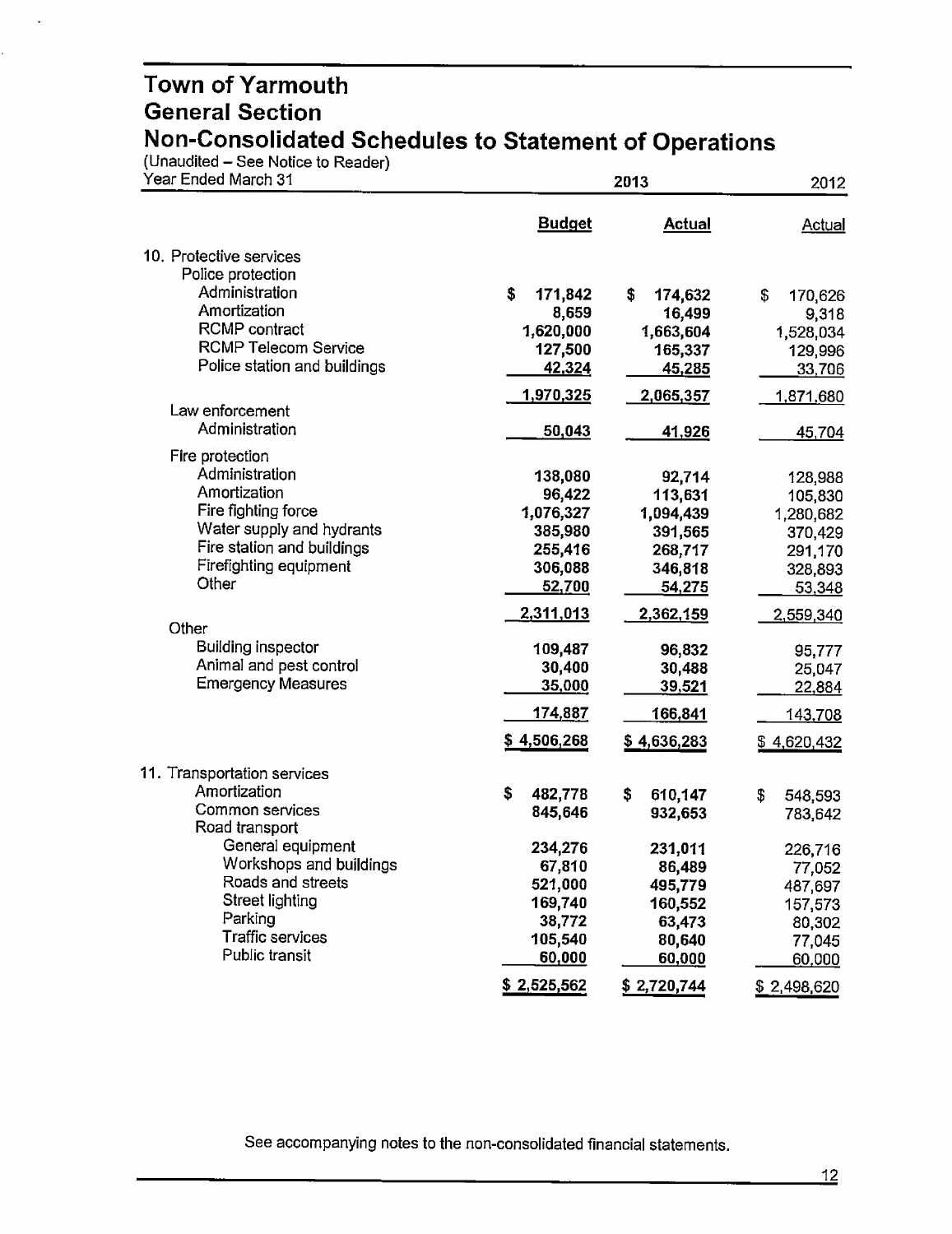(Unaudited – See Notice to Reader)

l,

| Year Ended March 31                                                                                                                                                                                                                                                                                                                                                                                                                                                                                                                                                   |                                                                                                                                                                                 | 2013                                                                                                                                                                                    |                                                                                                                                                                               |  |
|-----------------------------------------------------------------------------------------------------------------------------------------------------------------------------------------------------------------------------------------------------------------------------------------------------------------------------------------------------------------------------------------------------------------------------------------------------------------------------------------------------------------------------------------------------------------------|---------------------------------------------------------------------------------------------------------------------------------------------------------------------------------|-----------------------------------------------------------------------------------------------------------------------------------------------------------------------------------------|-------------------------------------------------------------------------------------------------------------------------------------------------------------------------------|--|
|                                                                                                                                                                                                                                                                                                                                                                                                                                                                                                                                                                       | <b>Budget</b>                                                                                                                                                                   | <b>Actual</b>                                                                                                                                                                           | Actual                                                                                                                                                                        |  |
| 12. Environmental health services<br>Amortization<br>Sewage collection and disposal<br>Landfill operations<br>Solid waste reduction<br>Landfill closure<br>Compost facility operations                                                                                                                                                                                                                                                                                                                                                                                | \$<br>532,742<br>964,624<br>421,920<br>34,532<br>12,000<br>644,598<br>\$2,610,416                                                                                               | \$<br>570,436<br>918,129<br>597,924<br>34,442<br>25,461<br>635,842<br>\$2,782,234                                                                                                       | \$<br>557,419<br>895,970<br>463,903<br>25,273<br>9,985<br>627,424<br>\$2,579,974                                                                                              |  |
| 13. Environmental development services<br>Planning and zoning<br>Waterfront Development Corporation Limited<br>Heritage inventory project / 250 <sup>th</sup> Anniversary<br>Development Authority Marketing Levy<br>Physician search<br>Yarmouth Area Industrial Commission<br>Main Street Development<br>Tourism Association grant<br>Mariners Centre Management Board<br>GIS Technology project<br>Yarmouth International Airport Corporation<br>Medical Clinic<br>Community events<br>Ferry service<br>Development studies and promotions<br>Economic Development | \$<br>269,282<br>130,000<br>65,730<br>77,500<br>75,000<br>100,000<br>110,000<br>47,848<br>125,000<br>45,264<br>188,000<br>100,000<br>30,000<br>57,500<br>175,000<br>\$1,596,124 | \$<br>255,850<br>251,943<br>54,255<br>71,475<br>45,144<br>59,265<br>79,001<br>50,348<br>162,163<br>34,502<br>197,724<br>104,317<br>21,341<br>15,461<br>19,226<br>184,409<br>\$1,606,424 | \$<br>268,356<br>130,000<br>332,239<br>43,181<br>51,667<br>218,927<br>63,676<br>75,470<br>100,000<br>36,910<br>129,930<br>91,884<br>22,250<br>14,733<br>18,318<br>\$1,597,541 |  |
| 14. Recreation and cultural services<br>Amortization<br>Recreation facilities<br>Parks and playgrounds<br>Cultural buildings and facilities<br>Sweeney's Museum<br>Town property maintenance<br>Waterfront maintenance<br>Other recreational and cultural services<br>Programs<br><b>YMCA</b><br>Tree program                                                                                                                                                                                                                                                         | \$<br>319,344<br>527,060<br>38,835<br>10,000<br>142,567<br>6,960<br>59,000<br>35,000<br>\$1,138,766                                                                             | \$<br>349,242<br>534,360<br>31,271<br>9,607<br>186,132<br>6,695<br>59,004<br>22,187<br>\$1,198,498                                                                                      | \$<br>330,856<br>519,668<br>33,504<br>6,648<br>126,447<br>6,950<br>123,500<br>22,823<br>\$1,170,396                                                                           |  |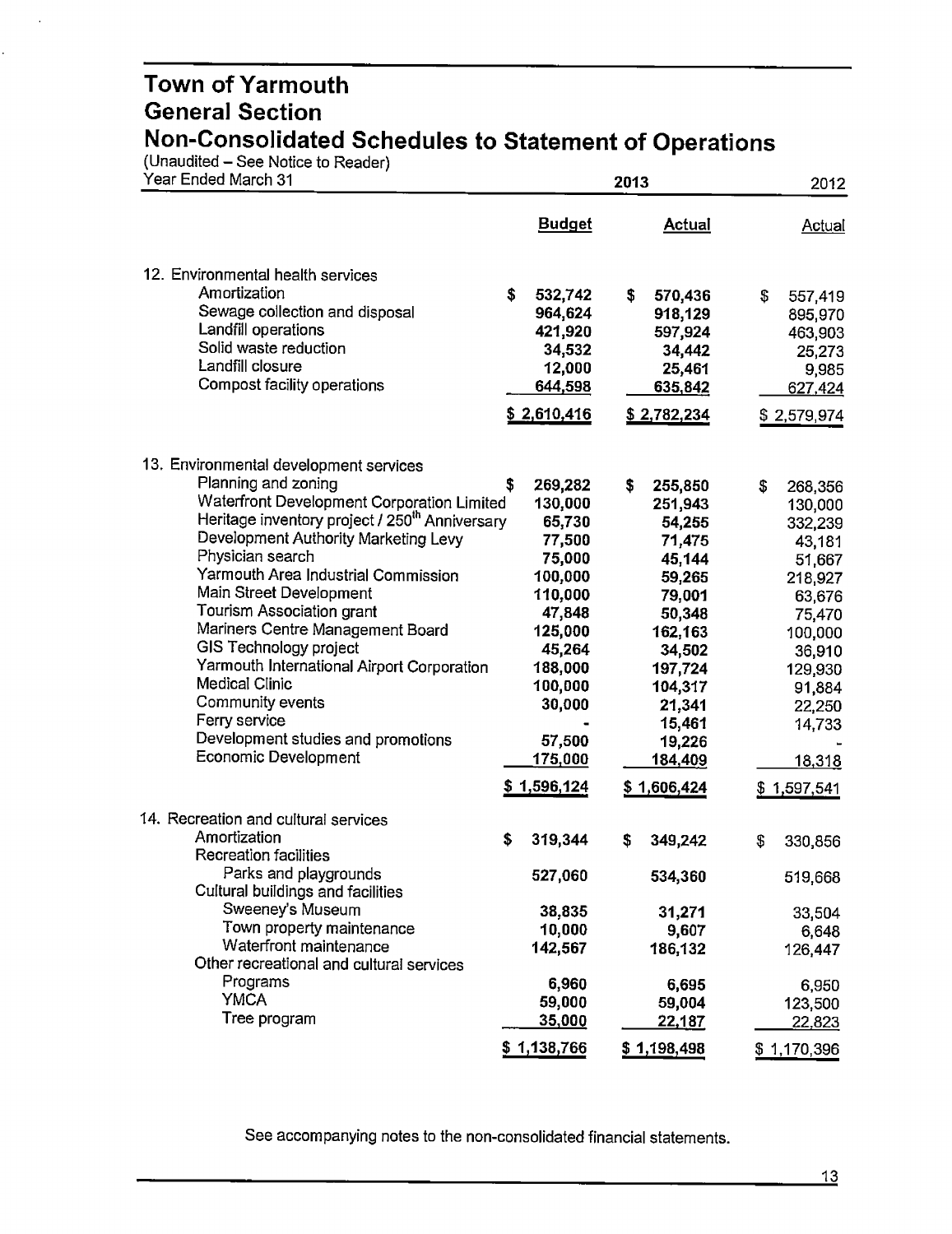(Unaudited – See Notice to Reader)

 $\ddot{\phantom{a}}$ 

Ċ,

| Year Ended March 31                           |               | 2013          |                  |  |
|-----------------------------------------------|---------------|---------------|------------------|--|
|                                               | <b>Budget</b> | <b>Actual</b> | Actual           |  |
| 15. Fiscal services                           |               |               |                  |  |
| Debt charges                                  |               |               |                  |  |
| Interest on short term borrowings             | \$<br>5,000   | \$<br>3,461   | \$<br>1,449      |  |
| Interest on long-term debt                    | 138,192       | 129,677       | 152,337          |  |
| Principal installments on long-term debt      | 465,014       | 465,014       | 465,014          |  |
| Transfers to own reserves, funds and agencies |               |               |                  |  |
| Valuation and allowances                      |               |               |                  |  |
| Uncollectible taxes                           | 27,500        | 50,357        | 24,341           |  |
| Other uncollectible amounts                   |               | (5,676)       | (13,064)         |  |
| Other funds                                   |               |               |                  |  |
| Capital Reserve fund                          | 20,000        | 146,380       | 358,240          |  |
| Operating Reserve fund                        |               |               | 225,000          |  |
| General Capital fund                          | 619,075       |               |                  |  |
| Own Agencies                                  |               |               |                  |  |
| Levy for Business Improvement District        |               |               |                  |  |
| Committee                                     |               | (17, 844)     | (2,776)          |  |
| Conditional transfers to other governments    |               |               |                  |  |
| and agencies                                  |               |               |                  |  |
| Regional library                              | 64,619        | 44,619        | 44,619           |  |
| Southwest Regional School Board               | 1,299,996     | 1,295,592     | 1,257,624        |  |
| <b>Public Housing</b>                         | 185,342       | 185,342       | 104,932          |  |
| Correctional appropriation                    | 97,389        | 97,389        | 74,104           |  |
| Assessment services                           | 96,309        | 96,309        | 97,946           |  |
| Auditor general services                      | 12,000        | 12,000        |                  |  |
|                                               |               |               |                  |  |
|                                               | 3,030,436     | \$2,502,620   | 2,789,766<br>\$  |  |
| Total expenditure                             | \$17,136,104  | \$16,778,610  | 17,209,871<br>S. |  |
|                                               |               |               |                  |  |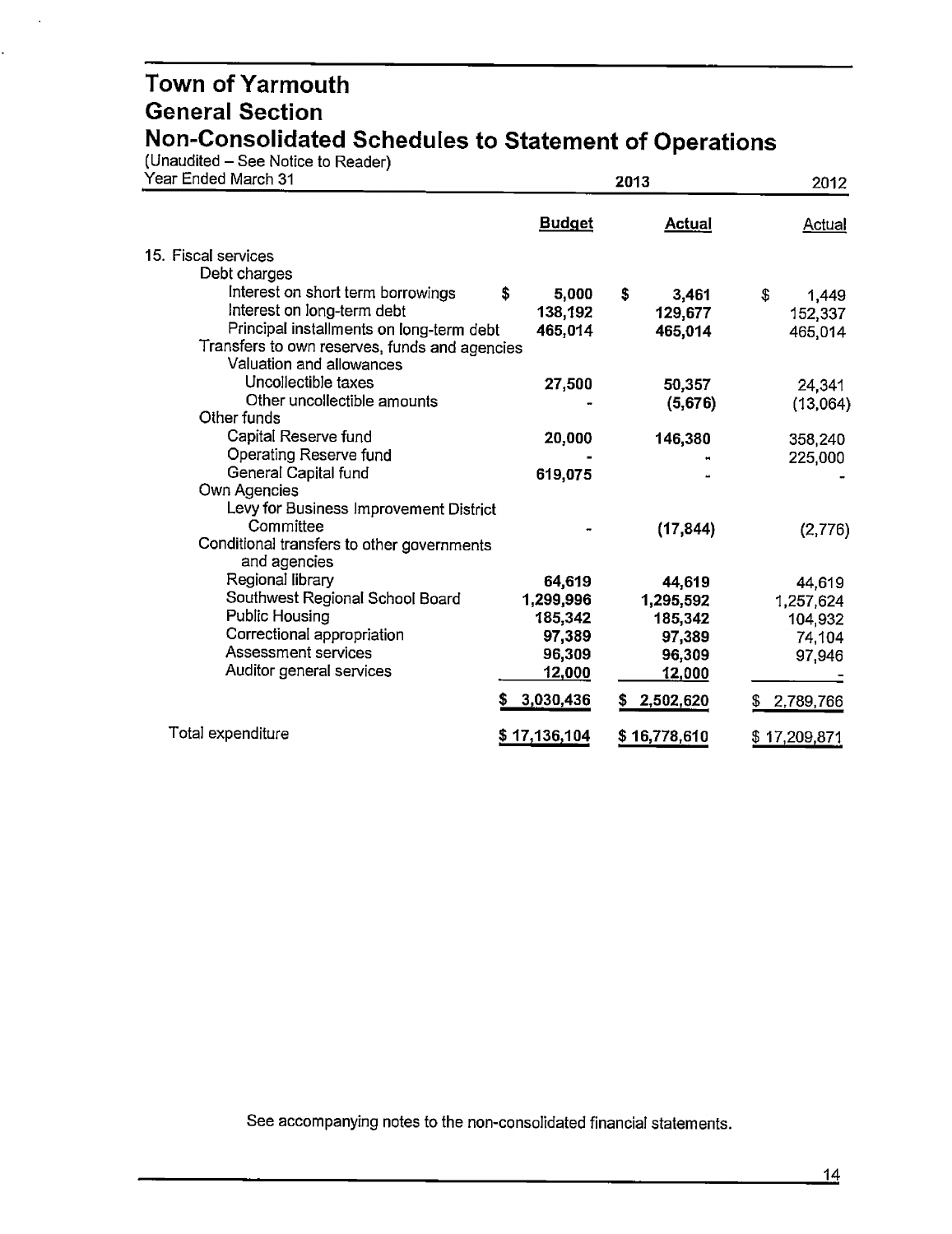#### **Town of Yarmouth Water Utility Non-Consolidated Statement of Operations**

(Unaudited - See Notice to Reader)

 $\overline{a}$ 

 $\ddot{\phantom{0}}$ 

| Year Ended March 31                                   |               | 2012                |                 |
|-------------------------------------------------------|---------------|---------------------|-----------------|
|                                                       | <b>Budget</b> | <b>Actual</b>       | <b>Actual</b>   |
| Operating revenues                                    |               |                     |                 |
| Domestic, commercial and industrial water             | \$1,979,793   | \$1,922,003         | \$1,868,079     |
| Public fire protection                                | 465,773       | 482,556             | 460,249         |
| Other                                                 | 17,750        | 15,310              | 15,639          |
|                                                       | 2,463,316     | 2,419,869           | 2,343,967       |
| Operating expenditures                                |               |                     |                 |
| Source of supply (Page 19)                            | 77,872        | 83,960              | 69,324          |
| Power and pumping (Page 19)                           | 228,452       | 207,089             | 194,799         |
| Water treatment (Page 19)                             | 532,314       | 476,569             | 459,302         |
| Transmission and distribution (Page 19)               | 413,896       | 368,828             | 464,012         |
| Administrative and general (Page 20)                  | 407,126       | 396,281             | 371,279         |
| Amortization<br>Taxes                                 | 270,398       | 280,980             | 285,810         |
|                                                       | 79,591        | 79,182              | 82,551          |
|                                                       | 2,009,649     | 1,892,889           | 1,927,077       |
| Operating profit                                      | 453,667       | 526,980             | 416,890         |
| Non-operating expenditures (revenues)<br>Debt charges |               |                     |                 |
| Principal                                             | 237,683       | 219,993             | 219,993         |
| Interest                                              | 68,484        | 40,276              | 51,127          |
| Dividend to Operating Fund                            | 100,000       | 100,000             | 75,000          |
| Capital out of revenue                                | 50,000        |                     |                 |
| Other interest                                        | (2,500)       | (4, 515)            | (1,029)         |
|                                                       | 453,667       | 355,754             | 345,091         |
| Excess of revenues over expenditures                  |               | 171,226             | 71,799          |
| Surplus (deficit), beginning of year                  |               | 1,933               | <u>(69,866)</u> |
| Surplus, end of year                                  |               | <u>173,159</u><br>5 | 1,933<br>\$     |
|                                                       |               |                     |                 |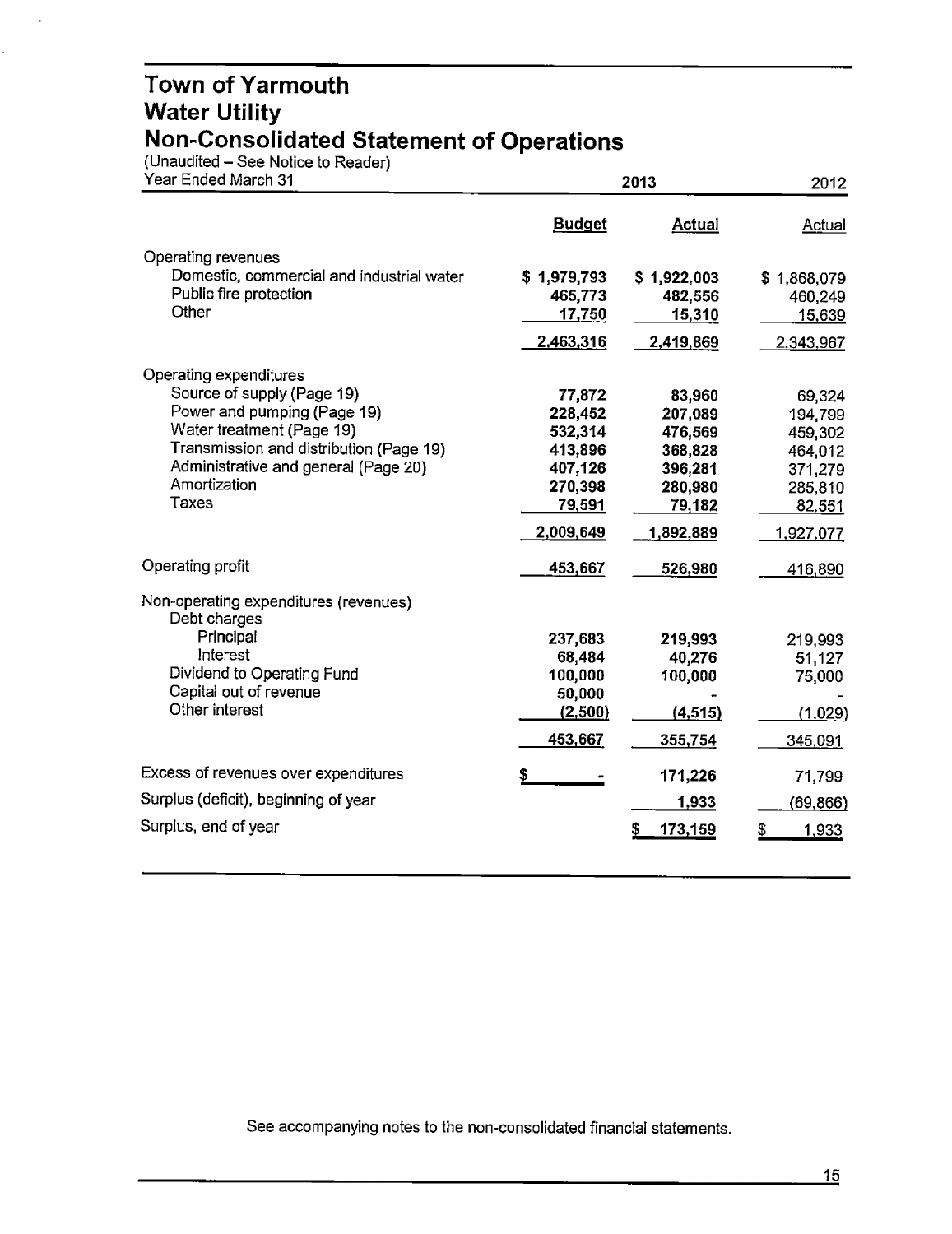#### **Town of Yarmouth Water Utility Non-Consolidated Operating Fund Balance Sheet**

(Unaudited – See Notice to Reader)

 $\overline{a}$ 

l.

| March 31                                                                   | 2013                    | 2012                   |
|----------------------------------------------------------------------------|-------------------------|------------------------|
| <b>Assets</b>                                                              |                         |                        |
| Cash and cash equivalents                                                  | \$<br>81,371            | S.<br>347,573          |
| <b>Receivables</b><br>Rates (less allowance for doubtful accounts \$8,775; |                         |                        |
| 2012 - \$18,814)                                                           | 377,409                 | 347,364                |
| Due from other local governments                                           | 3,284                   | 3,284                  |
| Due from Water Utility, Capital Fund<br>Other receivables                  | 2,863                   | 270,568                |
| Trade                                                                      | 3,309                   | 5,023                  |
| <b>HST</b>                                                                 | 24,278                  | 27,638                 |
|                                                                            | 411,143                 | 653,877                |
| Inventories, at cost                                                       | 15,000                  | 15,000                 |
|                                                                            | 507,514<br>s            | \$1,016,450            |
| Liabilities                                                                |                         |                        |
| Payables and accruals<br>Payable to Town, Operating Fund                   |                         |                        |
| Other                                                                      | \$<br>270,869<br>63,486 | S<br>964,801<br>49,716 |
|                                                                            | 334,355                 | 1.014,517              |
|                                                                            |                         |                        |
| <b>Surplus</b>                                                             |                         |                        |
| Surplus                                                                    | 173,159                 | 1,933                  |
|                                                                            | 507,514<br>S            | \$1,016,450            |
|                                                                            |                         |                        |

On Behalf of the Town Council

-------------Mayor -----------Administrator

Administrator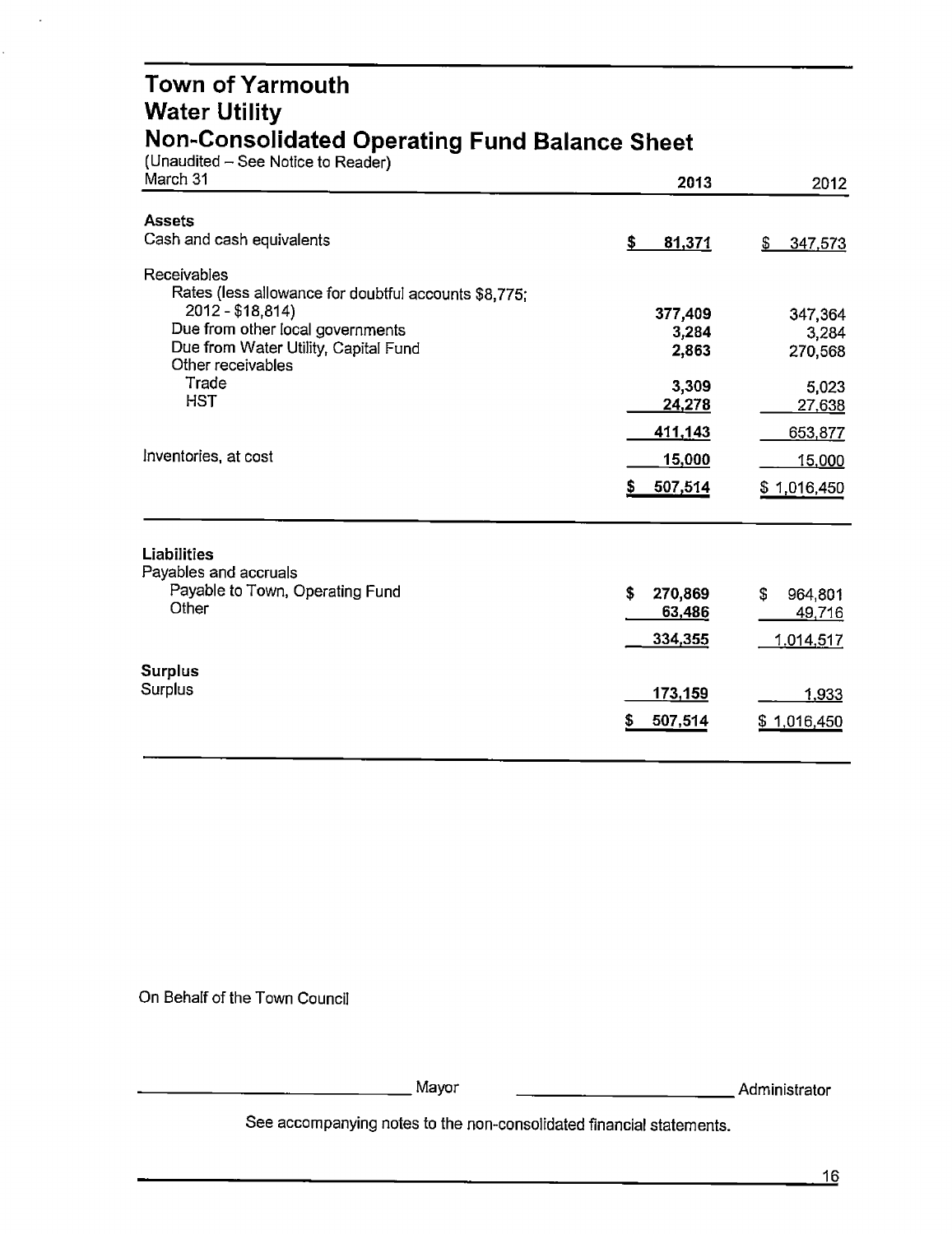| Town of Yarmouth<br><b>Water Utility</b>                                                                                                                                                                                       |                                   |                                                 |
|--------------------------------------------------------------------------------------------------------------------------------------------------------------------------------------------------------------------------------|-----------------------------------|-------------------------------------------------|
| <b>Non-Consolidated Capital Fund Balance Sheet</b><br>(Unaudited - See Notice to Reader)<br>March 31                                                                                                                           | 2013                              | 2012                                            |
| <b>Assets</b><br>Cash and cash equivalents in<br>the amortization fund                                                                                                                                                         | \$<br>678,135                     | \$<br>669,733                                   |
| Tangible capital assets<br>Utility plant and equipment (Page 17)                                                                                                                                                               | 14,628,568<br>\$15,306,703        | 14,896,280<br>\$15,566,013                      |
| Liabilities<br>Term debt<br>Debentures issued from provincial government or its agencies<br>Municipal Finance Corporation<br>Payable to Water Utility, Operating Fund<br>Payable to Town, Capital Reserve (Note 6 and Page 26) | \$<br>2,863<br>680,000<br>682,863 | \$<br>99,993<br>270,568<br>800,000<br>1,170,561 |
| <b>Equity</b><br>Investment in capital assets (Page 18)                                                                                                                                                                        | 14,623,840<br>\$15,306,703        | 14,395,452<br>\$15,566,013                      |

On Behalf of the Town Council

 $\ddot{\phantom{a}}$ 

 $\epsilon$ 

\_\_\_\_\_\_\_\_\_\_\_\_\_ Mayor \_\_\_\_\_\_\_\_\_\_ Administrator

 $\ddot{\phantom{0}}$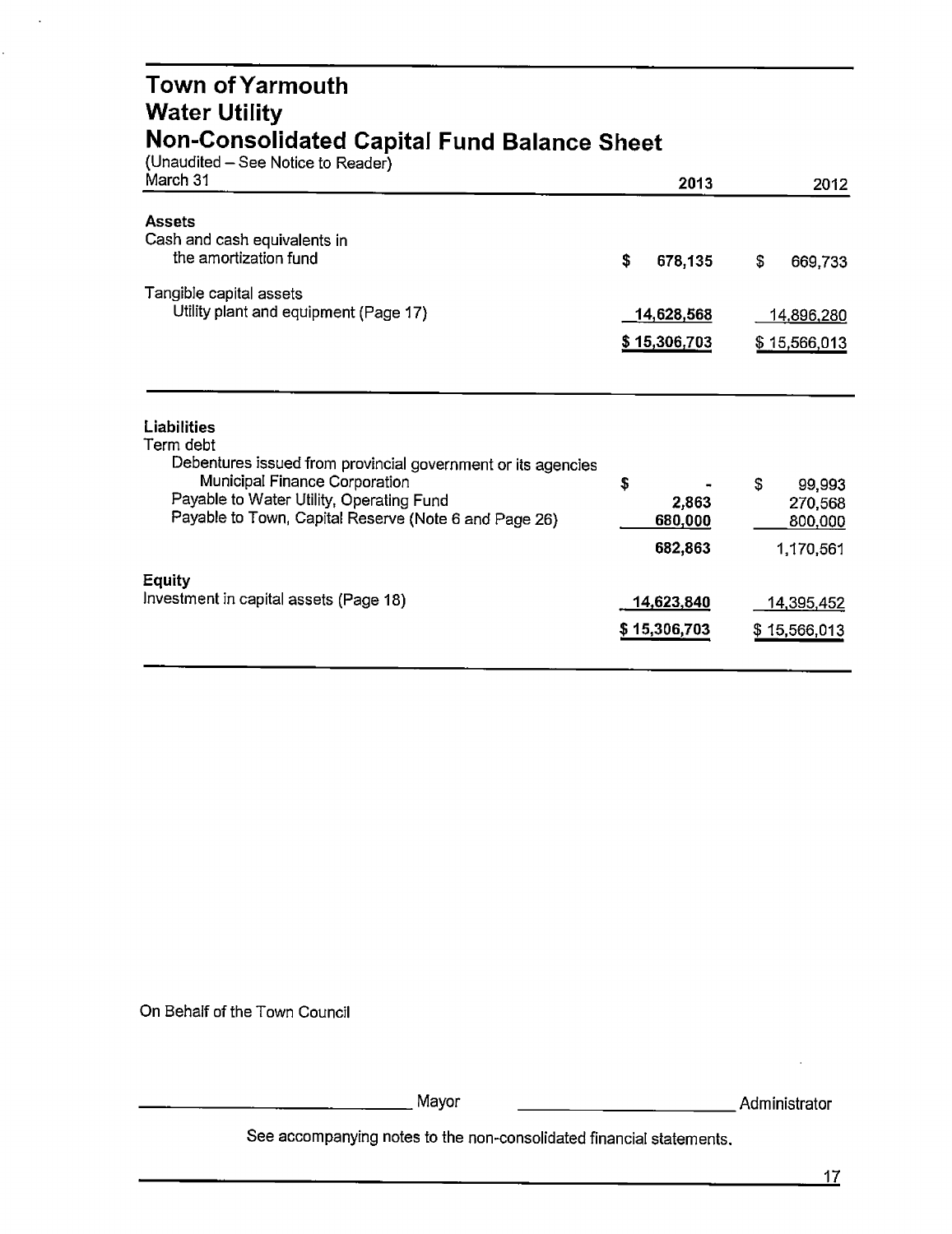#### **Town of Yarmouth Water Utility Non-Consolidated Tangible Capital Assets**

(Unaudited - See Notice to Reader) March 31

| March 31                        | 2013          | 2012          |
|---------------------------------|---------------|---------------|
| Land and rights                 | \$<br>497,249 | \$<br>497,249 |
| Structures and improvements     | 12,920,038    | 12,920,038    |
| Electrical pumping equipment    | 376,033       | 376,033       |
| Office equipment                | 22,259        | 8,991         |
| Purification equipment          | 142,952       | 142,952       |
| Transmission mains              | 1,280,758     | 1,280,758     |
| Distribution mains              | 2,633,788     | 2,633,788     |
| Services                        | 298,877       | 298,877       |
| Meter and meter installation    | 167,798       | 167.798       |
| Hydrants                        | 120,256       | 120,256       |
| Dam repairs                     | 240,865       | 240,865       |
| <b>Transportation equipment</b> | 112,648       | 112,648       |
| Tools and work equipment        | 25,754        | 25,754        |
|                                 | 18,839,275    | 18,826,007    |
| Accumulated amortization        | (4, 210, 707) | (3,929,727)   |
| Net book value                  | 14,628,568    | \$14,896,280  |

#### **Non-Consolidated Statement of Investment in Capital Assets**

| (Unaudited $\sim$ See Notice to Reader)<br>March 31              | 2013                  | 2012                    |
|------------------------------------------------------------------|-----------------------|-------------------------|
| Balance, beginning of year                                       | 14,395,452<br>S.      | \$14,168,351            |
| Add<br>Term debt retired<br>Interest earned on amortization fund | 219,993<br>8,395      | 219,993<br>7,108        |
| Balance, end of year                                             | 228,388<br>14,623,840 | 227,101<br>\$14,395,452 |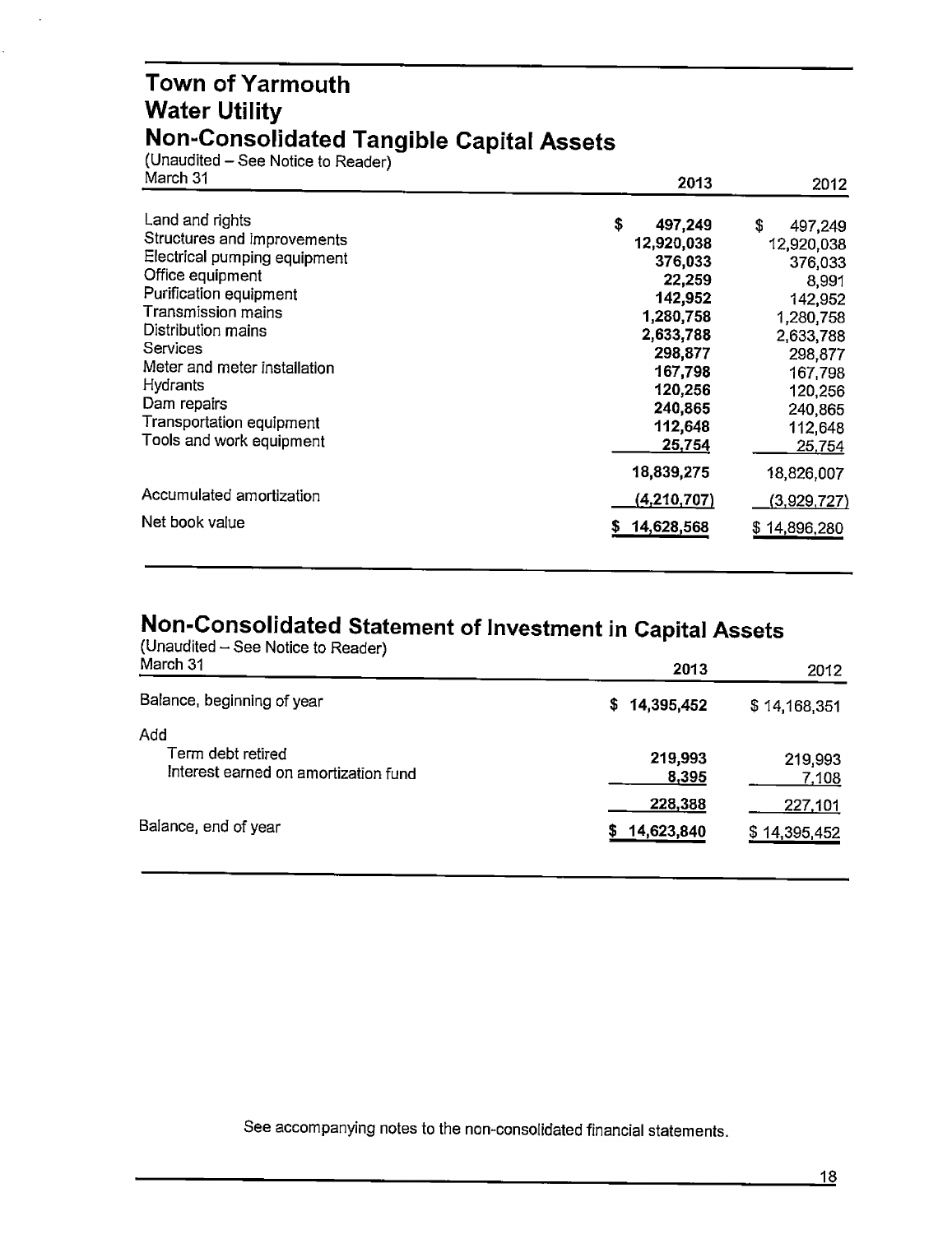#### **Town of Yarmouth Water Utility Non-Consolidated Schedules to Statement of Operations**

(Unaudited – See Notice to Reader)

| Year Ended March 31                              |               | 2012             |                  |
|--------------------------------------------------|---------------|------------------|------------------|
|                                                  | <b>Budget</b> | <b>Actual</b>    | Actual           |
| Source of supply                                 |               |                  |                  |
| Supervision and engineering                      | \$<br>40,212  | \$<br>41,500     | \$<br>42,027     |
| Other                                            | 37,660        | 42,460           | 27,297           |
|                                                  | \$<br>77,872  | \$<br>83,960     | \$<br>69,324     |
| Power and pumping                                |               |                  |                  |
| Supervision and engineering                      | \$<br>26,881  | \$<br>27,415     | \$<br>26,764     |
| Fuel and power                                   | 170,805       | 162,307          | 147,246          |
| Maintenance of structure                         | 9,548         | 289              | 33               |
| Maintenance of equipment                         | 4,774         | 1,780            | 1,457            |
| Supplies                                         | 6,365         | 3,660            | 9,166            |
| Other including telephone                        | 10,079        | 11,638           | 10,133           |
|                                                  | 228,452       | 207,089<br>5     | \$<br>194,799    |
| Water treatment                                  |               |                  |                  |
| Supervision and engineering                      | \$<br>26,881  | \$<br>27,415     | \$<br>26,764     |
| Supplies                                         | 477,849       | 428,786          | 426,720          |
| Maintenance of structure                         | 5,305         | 4,296            | 2,203            |
| Maintenance of equipment                         | 22,279        | 16,072           | 3,615            |
|                                                  | \$532,314     | 476,569<br>s     | 459,302<br>\$    |
| Transmission and distribution                    |               |                  |                  |
| Supervision and engineering                      | \$<br>40,649  | \$<br>41,500     | \$<br>42,027     |
| Operation of mains                               | 27,537        | 30,565           | 22,547           |
| Operation of meters<br>Maintenance of reservoirs | 38,289        | 40,491           | 40,561           |
| Maintenance of structure                         | 5,464         | 1,478            | 97,728           |
| Maintenance of mains                             | 109,273       | 1,098            | 1,444            |
| Maintenance of hydrants                          | 32,791        | 79,679<br>32,722 | 99,060<br>17,551 |
| Maintenance of meters                            | 38,245        | 12,999           | 30,908           |
| Maintenance of services                          | 106,541       | 53,403           | 46,205           |
| Transportation and travel                        | 2,185         | 391              | 860              |
| Shop expenses                                    | 5,464         | 15,427           | 4,343            |
| Clothing                                         | 1,093         | 589              | 758              |
| Leak survey                                      | 6,365         | 58,486           | 60,020           |
|                                                  | 413,896       | 368,828<br>5     | 464,012<br>\$    |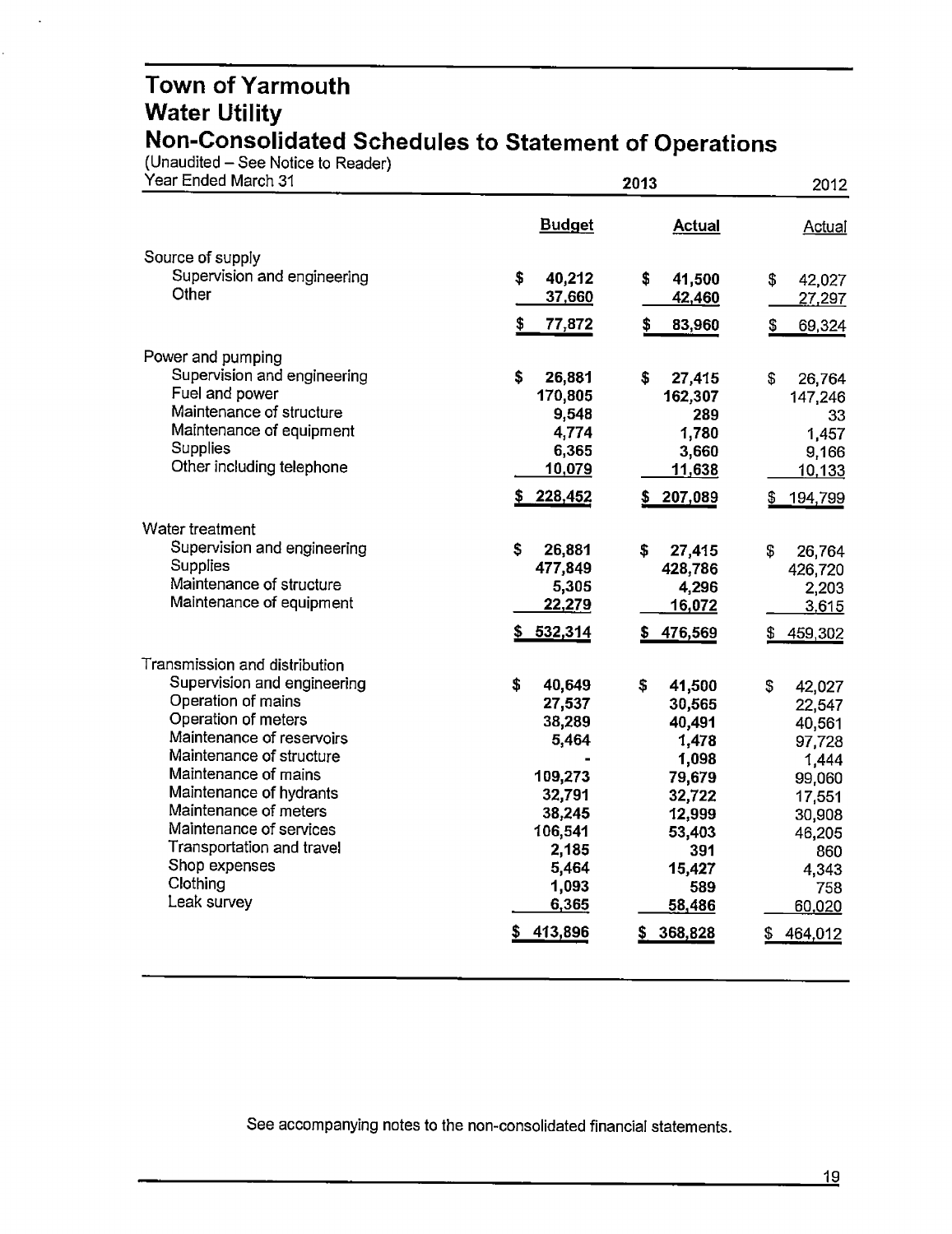#### **Town of Yarmouth Water Utility Non-Consolidated Schedules to Statement of Operations**

 $($ Unaudited - See Notice to Reader)

| Year Ended March 31        | 2013          | 2012      |               |
|----------------------------|---------------|-----------|---------------|
| Administrative and general | <b>Budget</b> | Actual    | Actual        |
| <b>Salaries</b>            | s.<br>198,133 | \$189,655 | \$<br>174,902 |
| Employee benefits          | 119,326       | 112,906   | 116,494       |
| Insurance                  | 12,195        | 9,701     | 9,916         |
| Office                     | 8,196         | 7.073     | 10,190        |
| Rent                       | 34,967        | 30,000    | 30,000        |
| Audit                      | 5,900         | 5,900     | 5,800         |
| Regulatory expenses        | 2,185         | 5,381     | 4,810         |
| Other                      | 26,224        | 35,665    | 19,167        |
|                            | 407,126       | \$396,281 | \$371,279     |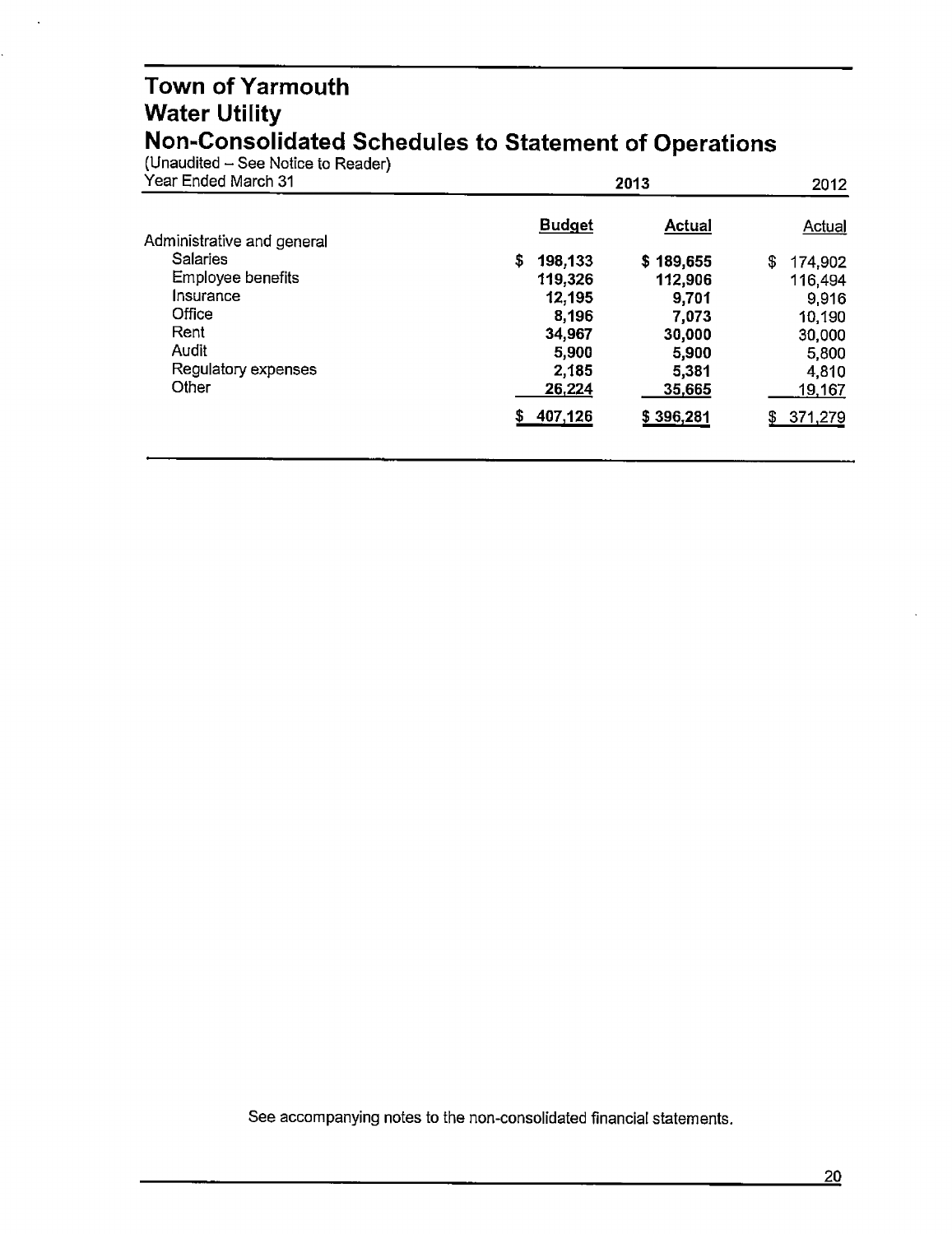#### **Town of Yarmouth Non-Consolidated Trust Fund Balance Sheet**

(Unaudited - See Notice to Reader)

| March 31                                                         |                 |           |                 |              | 2013         | 2012         |
|------------------------------------------------------------------|-----------------|-----------|-----------------|--------------|--------------|--------------|
|                                                                  | War<br>Memorial | R. Bench  | Mayors<br>photo | Heritage     | <b>Total</b> | <u>Total</u> |
| <b>Assets</b><br>Cash and<br>cash equivalents<br>Receivable from | 7,120<br>S      | \$<br>820 | \$2,427         | \$112,851    | \$123,218    | \$119,387    |
| Operating fund                                                   | 6               |           | 6               |              | 26           | 26           |
|                                                                  | \$<br>7,126     | \$<br>827 | \$2,433         | \$112,858    | \$123,244    | \$119,413    |
| <b>Reserves</b><br>Trust fund reserves                           | 7,126<br>S      | 827<br>S  | \$2,433         | 112,858<br>S | \$123,244    | \$119,413    |

### **Non-Consolidated Statement of Trust Fund Reserves**

| (Unaudited – See Notice to Reader)<br>March 31                |   |             |   |                        |                     |                          | 2013                        | 2012               |
|---------------------------------------------------------------|---|-------------|---|------------------------|---------------------|--------------------------|-----------------------------|--------------------|
| Balance, beginning<br>of year<br>Donations<br>Interest earned | S | 7,038<br>88 | S | 816<br>$\bullet$<br>11 | \$124<br>2,300<br>9 | \$111,435<br>25<br>1,398 | \$119,413<br>2,325<br>1.506 | \$118,371<br>1,042 |
| Balance, end of year                                          |   | 7.126       |   | 827                    | \$2,433             | \$112,858                | \$123,244                   | \$119,413          |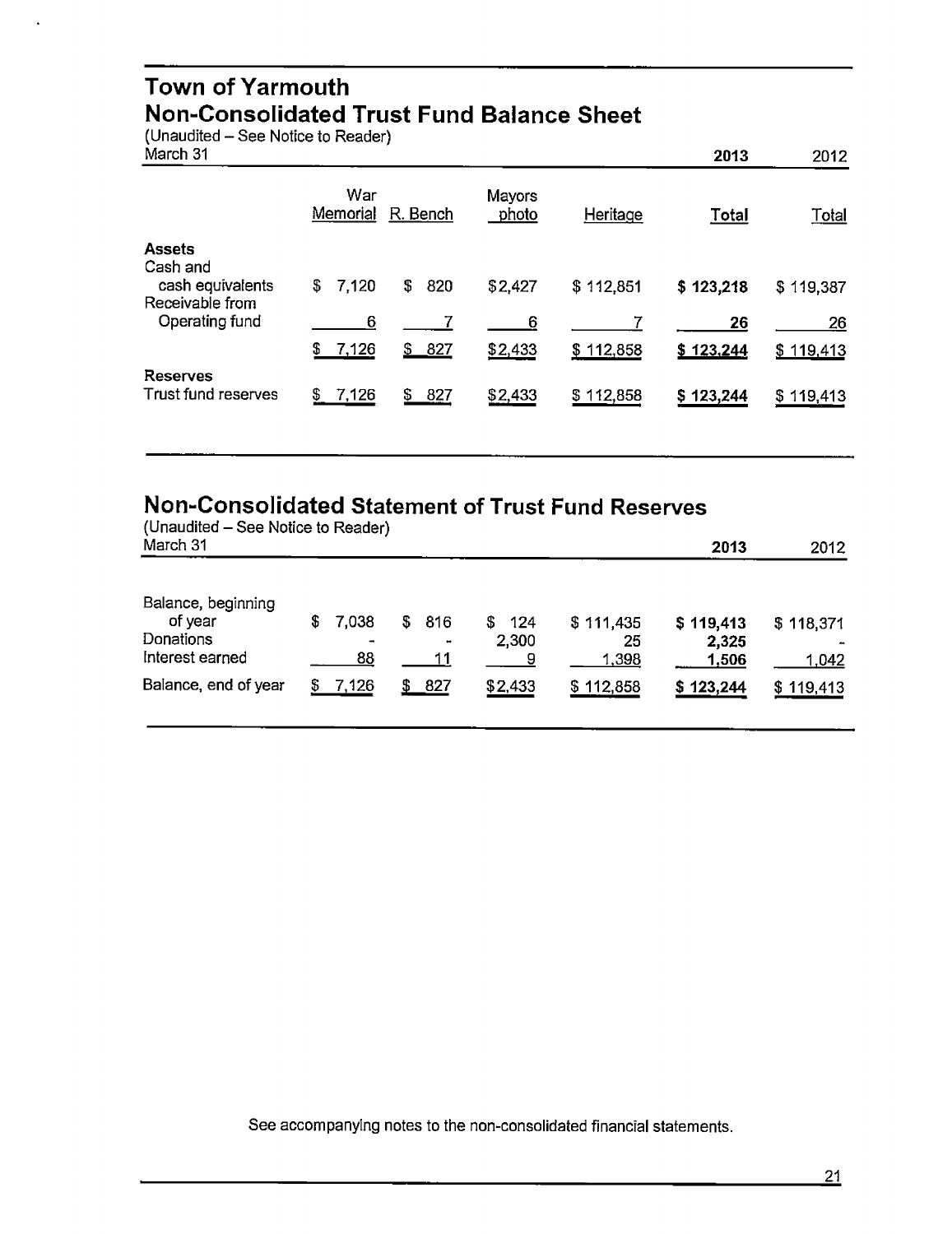| Town of Yarmouth<br>Non-Consolidated Capital Reserve Fund Balance Sheet<br>(Unaudited - See Notice to Reader)                        |    |           |    |                  |  |  |
|--------------------------------------------------------------------------------------------------------------------------------------|----|-----------|----|------------------|--|--|
| March 31                                                                                                                             |    | 2013      |    | 2012             |  |  |
| Assets<br>Cash and cash equivalents                                                                                                  | \$ | 765,618   | S  | 884,032          |  |  |
| Receivable from Operating Fund<br>Receivable from Water Utility, Capital Fund<br>repayable in monthly principal payments of \$10,000 |    | 916,269   |    | 519,889          |  |  |
| with interest at 5.2%                                                                                                                |    | 680,000   |    | 800,000          |  |  |
|                                                                                                                                      |    | 2,361,887 | S. | 2,203,921        |  |  |
|                                                                                                                                      |    |           |    |                  |  |  |
| <b>Liabilities</b>                                                                                                                   |    |           |    |                  |  |  |
| Deferred revenue - gas tax                                                                                                           | \$ | 149,194   | S  |                  |  |  |
| Equity<br>Reserve                                                                                                                    |    | 2,212,693 |    | <u>2,203,921</u> |  |  |
|                                                                                                                                      | s  | 2,361,887 | S  | 2,203,921        |  |  |
|                                                                                                                                      |    |           |    |                  |  |  |

## **Non-Consolidated Statement of Capital Reserve Fund**

(Unaudited  $-$  See Notice to Reader)<br>March 31 March 31 **2013** 2012

|                                                                                                                                                                                              |   | Landfili<br>closure | Other                           | <b>Total</b>                     | <u>Total</u>                              |
|----------------------------------------------------------------------------------------------------------------------------------------------------------------------------------------------|---|---------------------|---------------------------------|----------------------------------|-------------------------------------------|
| Balance, beginning of year                                                                                                                                                                   | S | 22,882              | \$2,181,039                     | \$2,203,921                      | \$1,827,729                               |
| Gas tax rebate<br>Transfer to Capital Fund - gas tax<br>Transfer from Operating Fund $-$ general<br>Transfer from Operating Fund - general protection<br><b>Transfer for Mariners Centre</b> |   |                     | 472,136<br>(621,330)<br>146,380 | 472,136<br>(621, 330)<br>146,380 | 629,596<br>(629,596)<br>358,240<br>50,000 |
| Interest on investments and savings                                                                                                                                                          |   | 2,371               | 9,215                           | 11.586                           | (40,000)<br>7,952                         |
| Balance, end of year                                                                                                                                                                         | S | 25,253              | \$2,187,440                     | \$2,212,693                      | 2,203,921                                 |

On Behalf of the Town Council

-------------Mayor \_\_\_\_\_\_\_\_\_\_\_ Administrator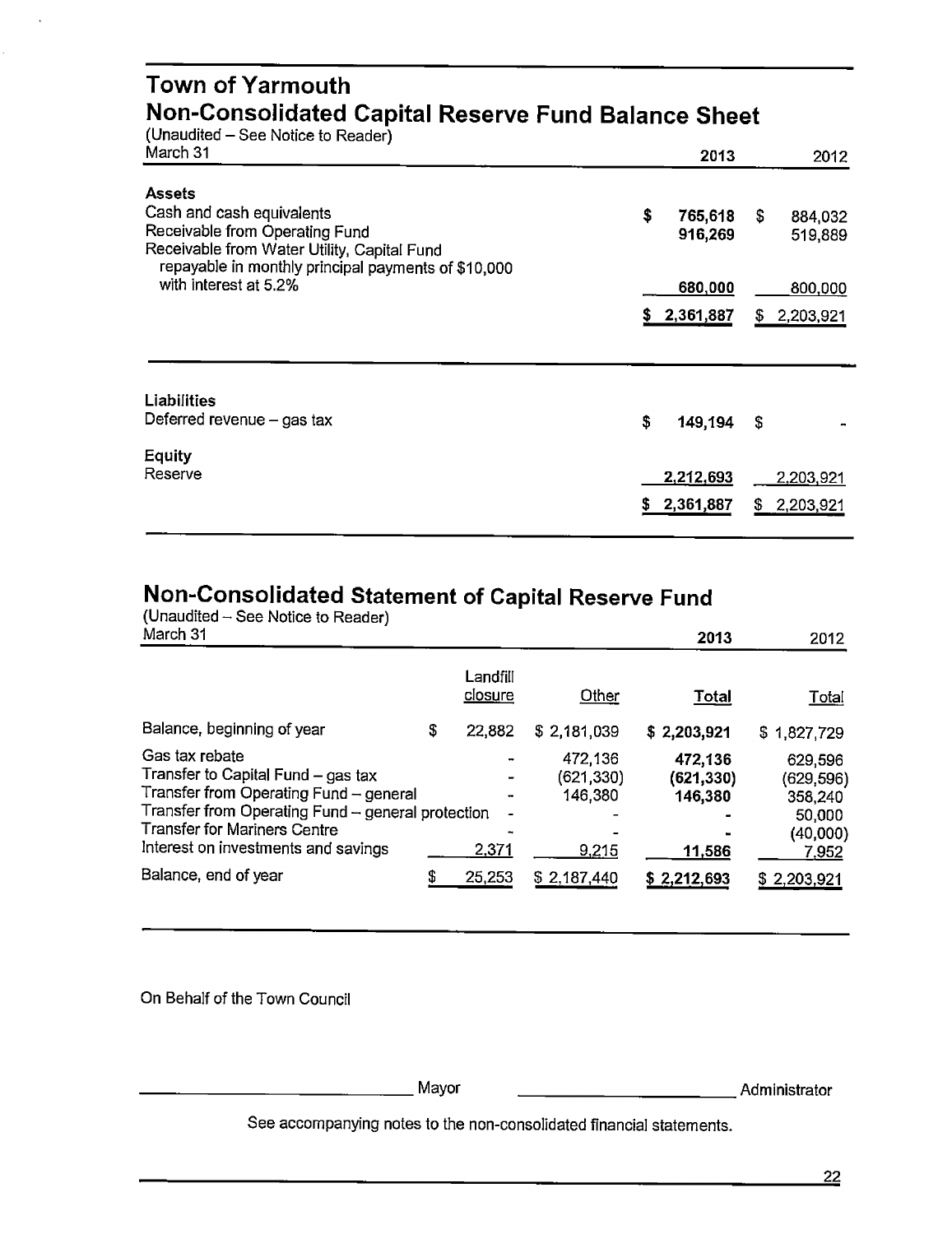| <b>Town of Yarmouth</b><br>Non-Consolidated Operating Reserve Fund Balance Sheet<br>(Unaudited - See Notice to Reader) |                                         |                                         |  |  |  |  |
|------------------------------------------------------------------------------------------------------------------------|-----------------------------------------|-----------------------------------------|--|--|--|--|
| March 31                                                                                                               | 2013                                    | 2012                                    |  |  |  |  |
| <b>Assets</b><br>Cash and cash equivalents<br>Due from Operating Fund                                                  | \$1,305,644<br>1,153,719<br>\$2,459,363 | \$1,288,934<br>1,153,718<br>\$2,442,652 |  |  |  |  |
| Equity<br>Reserve                                                                                                      | \$2,459,363                             | \$2,442,652                             |  |  |  |  |

## **Non-Consolidated Statement of Operating Reserve Fund**

| (Unaudited - See Notice to Reader)<br>March 31                                                             |  |                       |                       |
|------------------------------------------------------------------------------------------------------------|--|-----------------------|-----------------------|
|                                                                                                            |  | 2013                  | 2012                  |
| Balance, beginning of year<br>Interest and other income<br>Transfers from general section - Operating Fund |  | \$2,442,652<br>16,711 | \$2,354,048<br>17,499 |
| Public land deferred revenue<br>Fiscal services<br>Transfers to                                            |  | ٠                     | 5.105<br>225,000      |
| Fiscal services                                                                                            |  |                       | (159,000)             |
| Balance, end of year                                                                                       |  | \$2,459,363           | \$2,442,652           |

On Behalf of the Town Council

-------------Mayor

 $\ddot{\phantom{1}}$ 

Mayor

\_\_\_\_\_\_\_\_\_\_\_ Administrator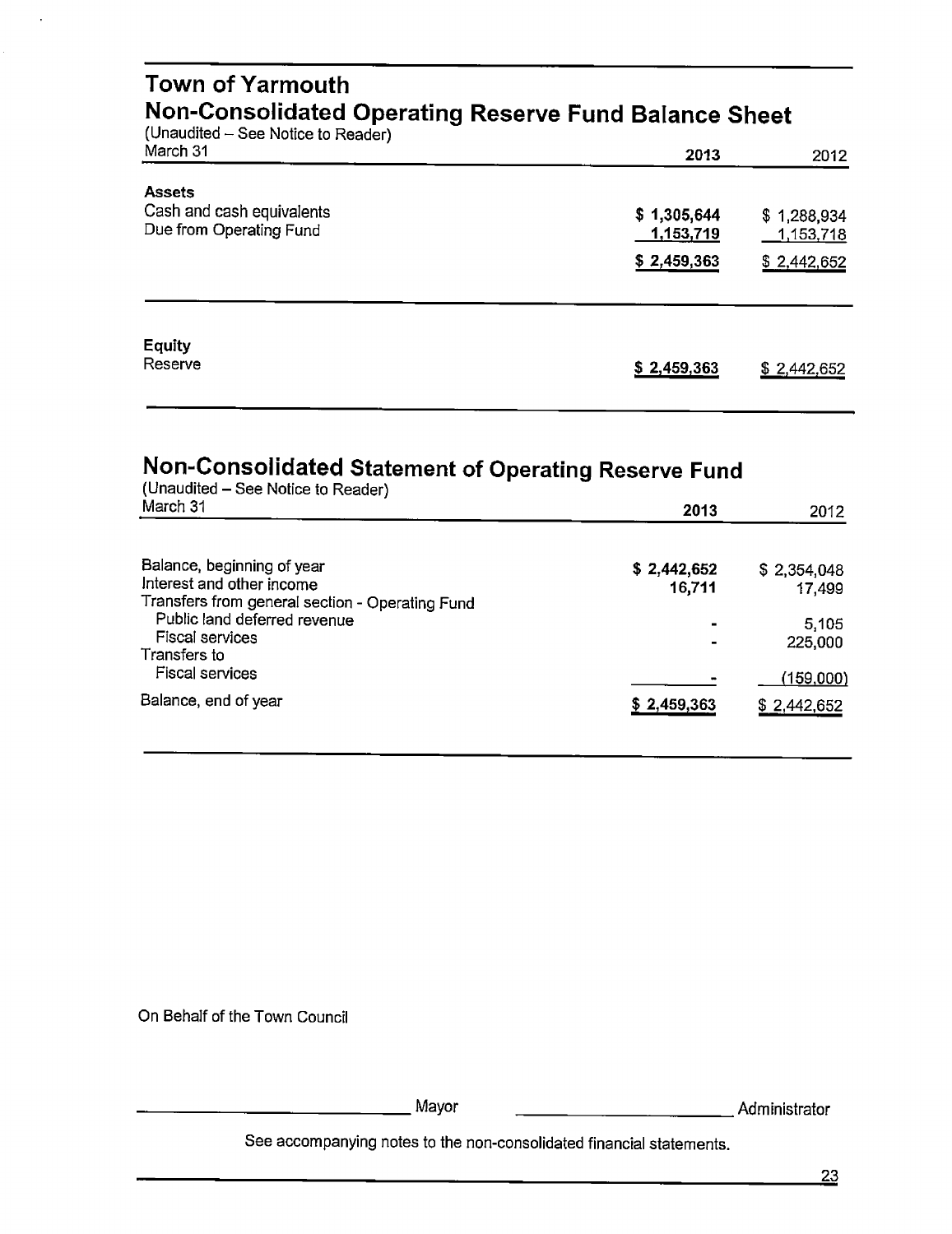#### **Town of Yarmouth Notes to Non-Consolidated Financial Statements**

(Unaudited  $-$  See Notice to Reader) Year Ended March 31, 2013

| 1.<br><b>Taxes receivable</b>                                                                                                      |                                                |                                                     | 2013                                                                         | 2012                                                                         |
|------------------------------------------------------------------------------------------------------------------------------------|------------------------------------------------|-----------------------------------------------------|------------------------------------------------------------------------------|------------------------------------------------------------------------------|
|                                                                                                                                    | Current year                                   | Prior year                                          | Total                                                                        | Total                                                                        |
| Balance, beginning of year<br>Current year's levy<br>Interest on outstanding taxes                                                 | \$<br>11,309,787<br>201,287<br>11,511,074      | \$1,578,685<br>1,578,685                            | \$1,578,685<br>11,309,787<br>201,287<br>13,089,759                           | \$1,692,326<br>11,266,478<br>221,787<br>13,180,591                           |
| Deduct<br>Write-offs<br>Current year's collections<br>Reduced taxes<br>Balance, before allowance<br>Less valuation allowance       | 10,684,264<br>325,229<br>11,009,493<br>501,581 | 298,381<br>535,324<br>833,705<br>744,980<br>105,344 | 298,381<br>11,219,588<br>325,229<br>11,843,198<br>1,246,561<br>105,344       | 11,278,928<br>322,978<br>11,601,906<br>1,578,685<br>385,836                  |
| Balance, end of year                                                                                                               | \$<br>501,581                                  | \$<br>639,636                                       | \$1,141,217                                                                  | \$1,192,849                                                                  |
| Sewer rates receivable<br>2.                                                                                                       |                                                |                                                     | 2013                                                                         | 2012                                                                         |
| Sewer rates receivable, gross                                                                                                      |                                                |                                                     | \$<br>159,120                                                                | \$<br>182,602                                                                |
| Allowance<br>Balance, beginning of year<br>Accounts (recovered) written off<br>Balance, end of year<br>Sewer rates receivable, net |                                                |                                                     | 10,527<br>(4,082)<br>6,445<br>152,675<br>5                                   | 9,147<br>1,380<br>10,527<br>172,075<br>\$                                    |
| 3. Due from own funds                                                                                                              |                                                |                                                     | 2013                                                                         | 2012                                                                         |
| Capital Fund<br>Capital Reserve Fund<br><b>Operating Reserve Fund</b><br><b>Trust Fund</b><br>Water Utility Operating Fund         |                                                |                                                     | \$7,351,707<br>(916, 269)<br>(1, 153, 719)<br>(26)<br>270,869<br>\$5,552,562 | \$5,856,733<br>(519, 889)<br>(1, 153, 718)<br>(26)<br>964,801<br>\$5,147,901 |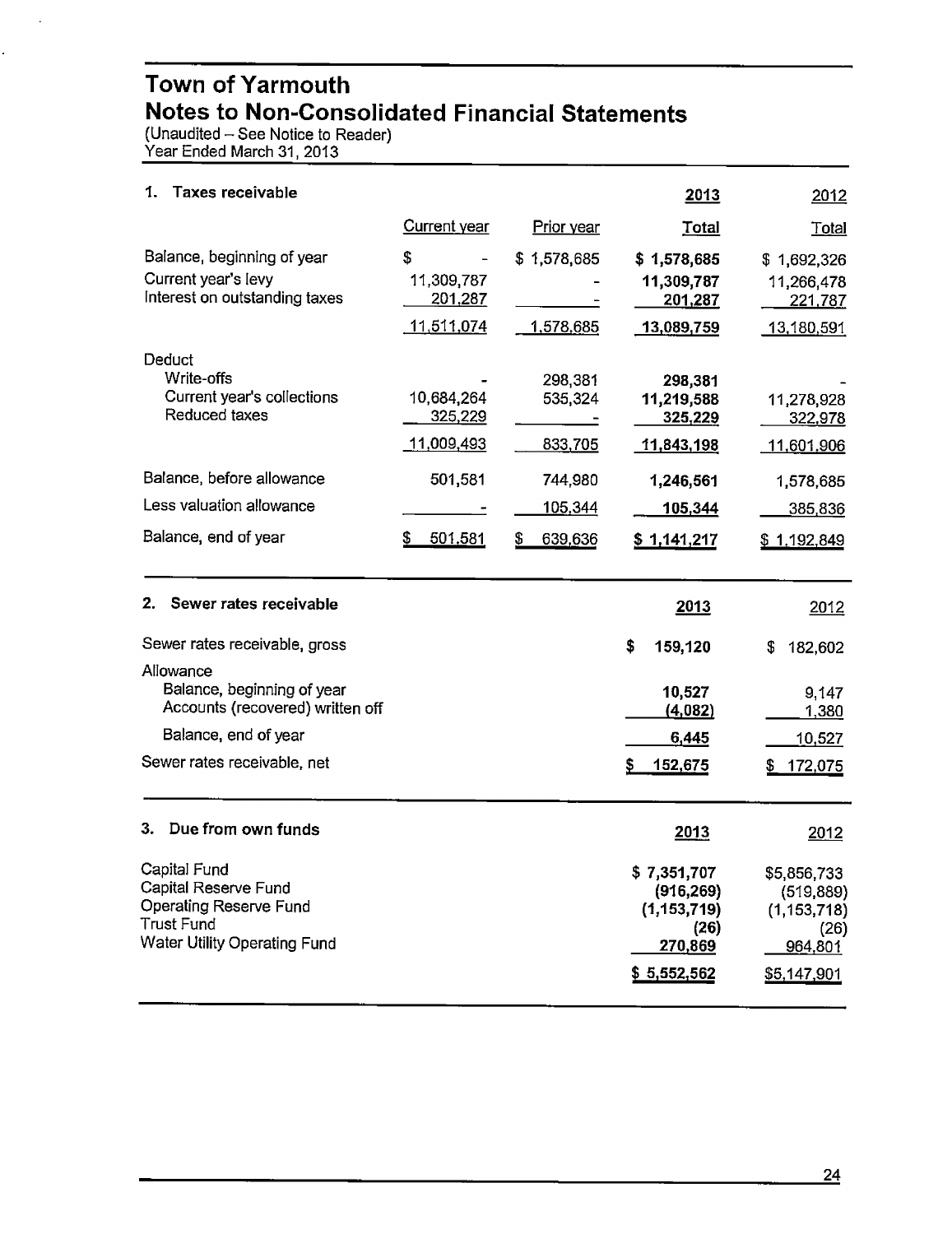#### **Town of Yarmouth Notes to Non-Consolidated Financial Statements**

(Unaudited – See Notice to Reader) Year Ended March 31, 2012

| Due from controlled and non-controlled agencies<br>4.                                                                                                                      | 2013                                                          | 2012                                                         |
|----------------------------------------------------------------------------------------------------------------------------------------------------------------------------|---------------------------------------------------------------|--------------------------------------------------------------|
| Mariners Centre Management Board<br>Yarmouth Area Industrial Commission<br>Yarmouth County Solid Waste Management Authority<br>Yarmouth Waterfront Development Corporation | \$<br>219,676<br>28,208<br>111,439<br>187,191<br>546,514<br>5 | S<br>51,765<br>163,969<br>386,604<br>146,210<br>748,548<br>S |
| 5. Accumulated surplus                                                                                                                                                     | 2013                                                          | 2012                                                         |
| Surplus, beginning of year, as restated                                                                                                                                    | 5,293,615                                                     | 3,901,322                                                    |
| Annual surplus (deficit)                                                                                                                                                   | 253,917                                                       | (234, 467)                                                   |
| Amortization                                                                                                                                                               | 1,738,760                                                     | 1,626,760                                                    |
| Balance, end of year                                                                                                                                                       |                                                               |                                                              |

#### **6. Long-term debt**

Principal repayments required in the next five years are as follows:

|      | General<br>capital | Water<br><b>Utility</b> | <b>Total</b> |  |
|------|--------------------|-------------------------|--------------|--|
| 2014 | \$400,000          | \$120,000               | \$520,000    |  |
| 2015 | \$400,000          | \$120,000               | \$520,000    |  |
| 2016 | \$400,000          | \$120,000               | \$520,000    |  |
| 2017 | \$400,000          | \$120,000               | \$520,000    |  |
| 2018 | \$400,000          | \$120,000               | \$520,000    |  |